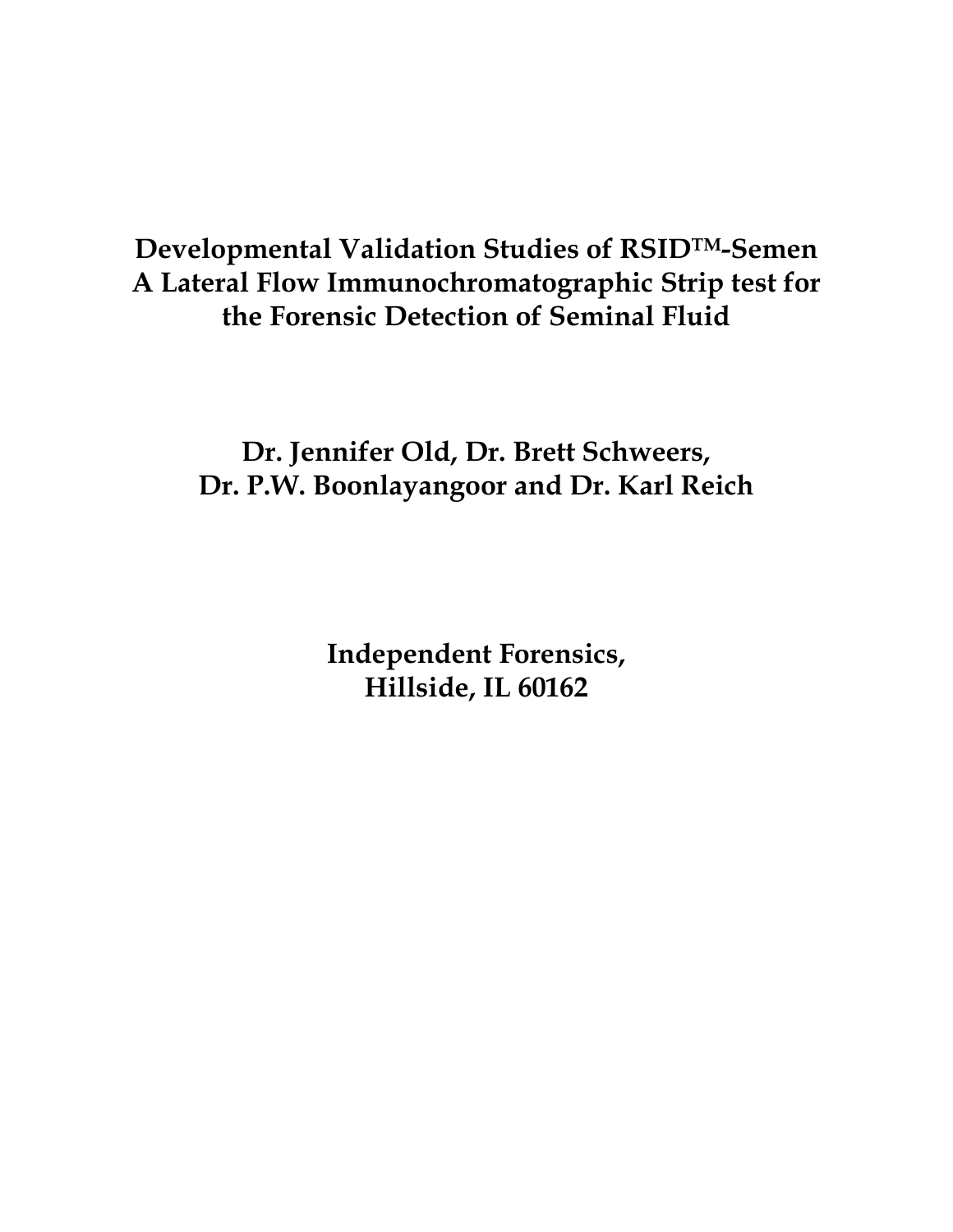# **Table of Contents**

|                                                                                                                                                                                                                                                 | $\overline{3}$ |
|-------------------------------------------------------------------------------------------------------------------------------------------------------------------------------------------------------------------------------------------------|----------------|
|                                                                                                                                                                                                                                                 |                |
| Sensitivity - Testing Semen Extract and the High Dose Hook effect  4                                                                                                                                                                            |                |
| Testing the Threshold for High Dose Hook effect                                                                                                                                                                                                 | 6              |
| Body Fluid Specificity manual contracts and the second specificity                                                                                                                                                                              | 9              |
|                                                                                                                                                                                                                                                 | <b>10</b>      |
| <b>Women's Underwear</b><br>Pre and Post Coital Vaginal Swabs and Cuttings                                                                                                                                                                      |                |
| Dual Analysis: RSID <sup>TM</sup> -Semen & RSID-Saliva <b>Communist Contract Contract Contract Contract Contract Contract Contract Contract Contract Contract Contract Contract Contract Contract Contract Contract Contract Contract Contr</b> | 19             |
|                                                                                                                                                                                                                                                 | 20             |
| Test of Cross Reaction w/ Human Breast Milk <b>Carolina Communist Milk</b> 23                                                                                                                                                                   |                |
| RSID-Semen and Contraceptives and Vaginal Lubricants  24                                                                                                                                                                                        |                |
| RSID-Semen and Condoms <b>contained a material condoms</b> and condoms <b>contained a material condom</b> and condoms a set of $28$                                                                                                             |                |
| RSID-Semen: Test of Animal Semen cross-reactivity manufacturers. 30                                                                                                                                                                             |                |
| RSID-Semen & RSID-Saliva dual analysis: Vaginal Swabs  31                                                                                                                                                                                       |                |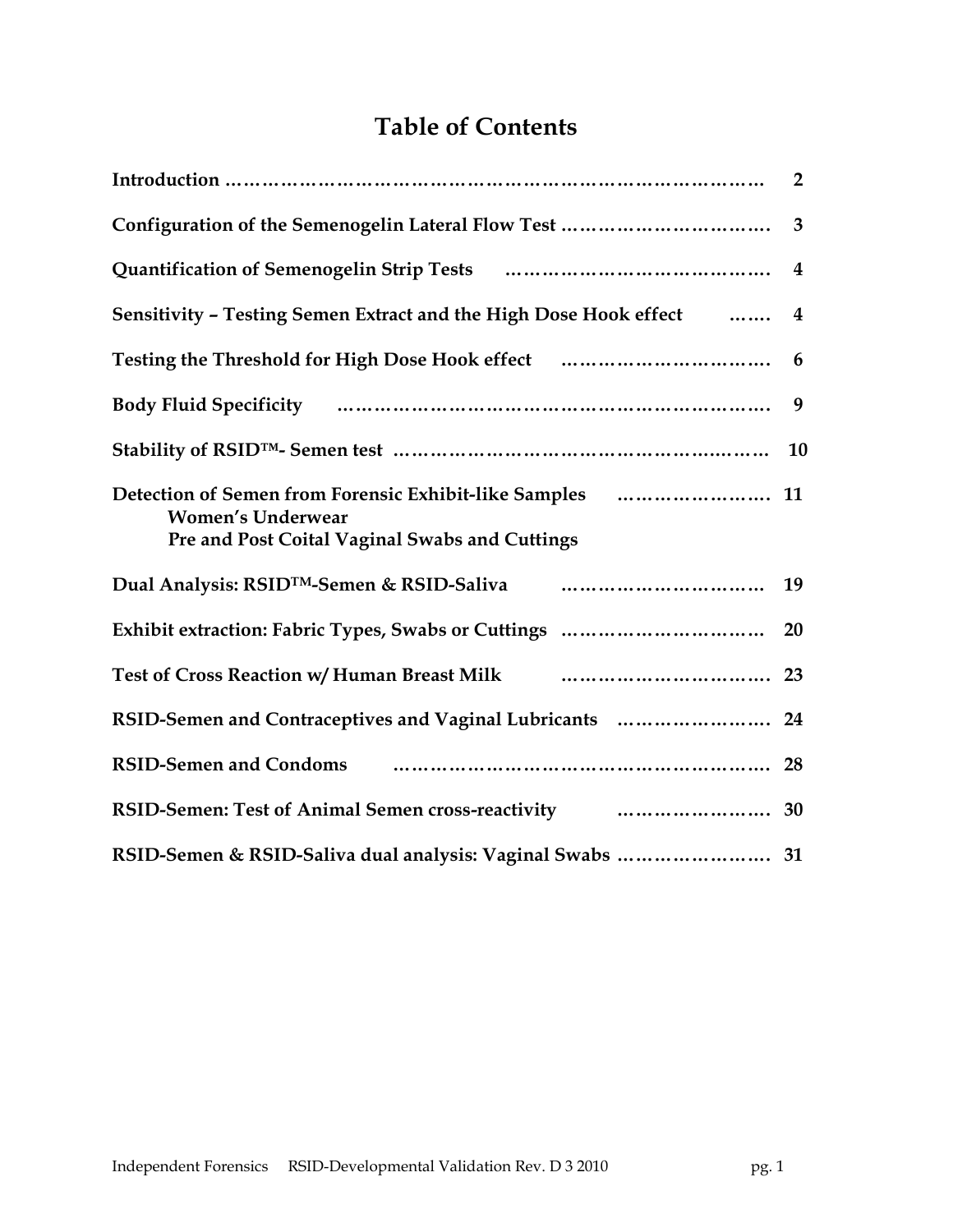## **Developmental Validation Study of Rapid Stain Identification Test for Semen (RSIDTM-Semen) by Independent Forensics**

### **Introduction**

Semen is the most common form of body fluid evidence encountered or sought in sexual assault cases. In screening or examining sexual assault evidence, semen or other body fluids, may be present on a variety of surfaces including sample collection swabs (sexual assault evidence collection kits or crime scene collection kits), articles of clothing, bed sheets, towels, flooring, condoms, and feminine hygiene products. These evidence samples are often stored for many years: testing for body fluid identification and DNA profiling must be able to reliably, specifically and with high sensitivity detect semen from a variety of sources. Current forensic laboratory identification methods for semen are presumptive, *i.e.*, they use methods that are not specific for seminal fluid, but provide a criminalistic basis for continued processing of the tested exhibit. These methods include dye-enhanced acid phosphatase testing and antigen P30 testing or use generalized staining (*e.g*., KPIC stain) with microscopic examination in an attempt to identify sperm. These detection protocols are not inherently specific for semen, or sperm, and are therefore open to legal and scientific challenge. In addition they are prone to false positives, false negatives and thus inefficient, time consuming and expensive.

Current methods in general practice to determine the presence of human semen in sexual assault evidence involve testing for acid phosphatase activity as well as testing for the presence of prostate specific antigen, sometimes called antigen p30. Acid phosphatase testing is a well documented presumptive test for the presence of semen (Brauner 1992, Brauner and Gallili 1993, McCloskey *et al.* 1975, Schiff 1978, and Forensic Science Symposium on the Analysis of Sexual Assault Evidence, FBI academy, 1983). However, acid phosphatase activity is not confined to semen or prostatic tissue, and in fact, the acid phosphatases found in vaginal secretions and lysozomes are all genetically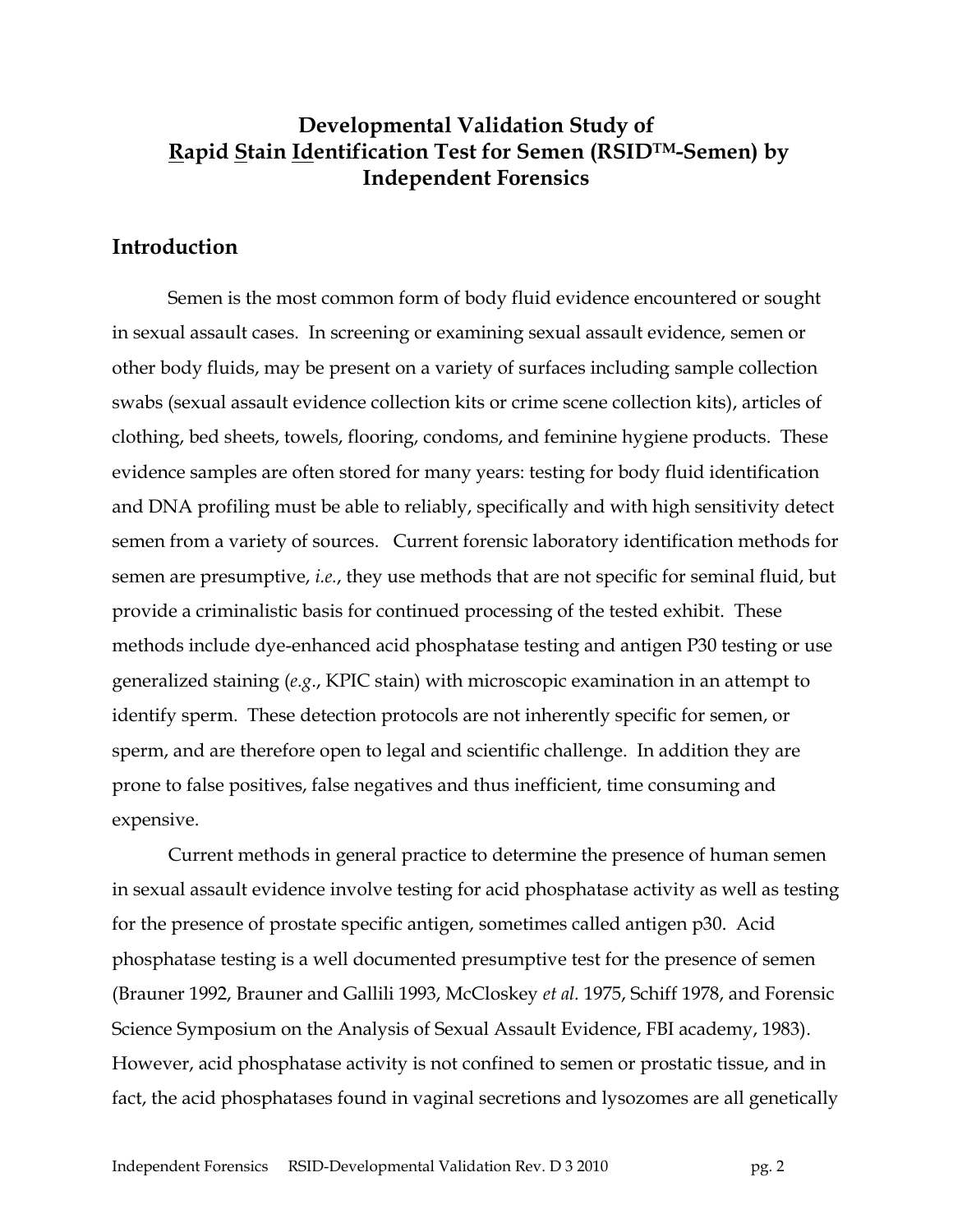identical (Sensebaugh 1978). Immunoassays detecting the presence of p30 are available, but recent studies have found p30 to be present in substantial levels in amniotic fluid and breast milk (Lovgren *et al*. 1999; Yu & Diamandis 1995), as well as serum from females and female urine (Breul *et al*. 1994 and 1997). In addition, low concentration of p30 can be detected in vaginal fluid (Macaluso *et al*. 1999).

The following is a validation summary of RSIDTM-Semen (**R**apid **S**tain **Id**entification), a lateral flow immunochromatographic strip test that uses two monoclonal antibodies in a lateral flow format which detects the presence of semenogelin, a unique protein specific to seminal fluid. Semenogelin is the major protein component of human semen, and together with fibronectin, gives rise to the gellike coagulum of newly ejaculated semen (Lundwall *et al*. 2002). Interestingly, semenogelin is the substrate for the P30/PSA protease and as all biochemistry students know, there is considerably more substrate than enzyme in biological reactions.

Here we present experimental evidence demonstrating that our test for semenogelin test is accurate, reproducible, easy to use, and highly specific for human semen and can identify semen from a variety of materials and surfaces. In addition, we describe studies showing lack of cross-reactivity with vaginal fluid, as well as studies on the sensitivity, body fluid specificity, species specificity, and stability of the  $RSID^{TM}$ -Semen.

### **Configuration of the Semenogelin lateral flow test**

RSIDTM-Semen is an immunochromatographic assay that uses two monoclonal antibodies specific for semenogelin. This system consists of overlapping components treated such that the tested fluid is transported from the conjugate pad to the membrane and is finally retained on the wick. The conjugate pad and membrane are pretreated before assembly such that the user need only add his/her extract in diluent, running buffer (provided), to initiate the test. Once the tested sample is added to the sample window, the running buffer and sample diffuse through the conjugate pad,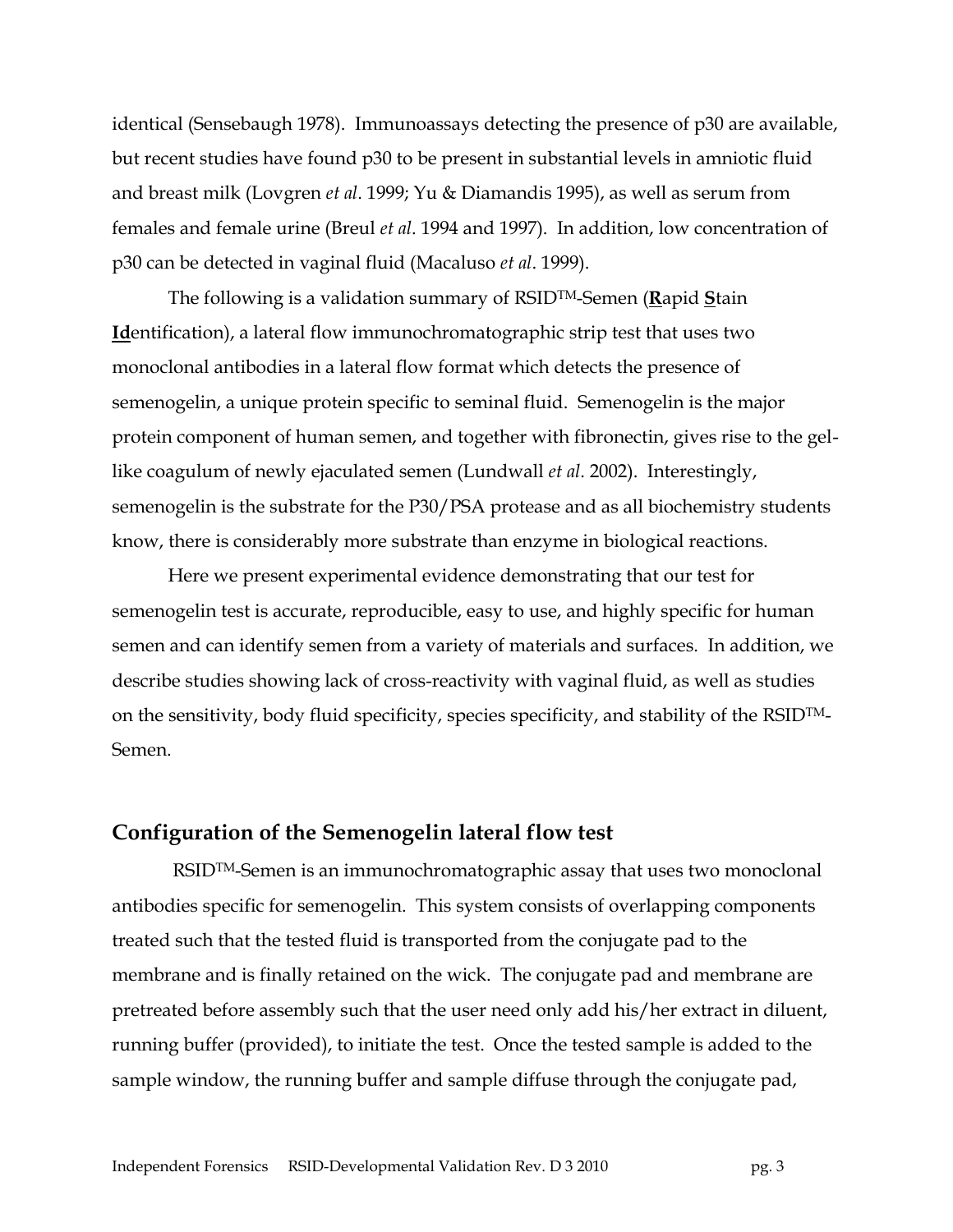which has pre-dispersed colloidal gold conjugated to anti-human semenogelin monoclonal antibodies. The diluent redissolves the colloidal gold labeled anti  $\alpha$ semenogelin antibodies which will bind semenogelin if it is present in the sample. Semenogelin-colloidal gold antibody complexes are transported by bulk fluid flow to the membrane phase of the test strip.

### **Quantification of semenogelin strip tests**

To quantify the results of the strip tests used in the validation studies, the intensity of the test strip line is scored by visual comparison against a standard. This visual chart consists of a series of graded reddish lines from faint to strong against which the observed control and test lines are given an intensity score. The operator compares the test line of the strip test against the score sheet, and records the observed intensity; this method minimizes operator variance and provided quantitative data for Quality Control/Quality Assurance and was used for these validation studies. RSID™- Semen is a qualitative test for the detection of semenogelin.

#### **Sensitivity – Testing Semen Extract and the high dose hook effect**

For sensitivity studies, we tested semen extract, in which 50 μL semen was deposited on a cotton swab and allowed to air-dry. The cotton batting of the cotton swab was cut off, placed in a 1.5 ml microfuge tube, and extracted in 1 mL RSID $TM$ Semen extraction buffer for 1 hour at room temperature. Assuming 100% extraction efficiency, each μL of extract will contain approximately 50 nL of semen (concentration of the extract, 50 nL semen/μL extract). To assess the threshold of the high dose hook effect, we tested increasing amounts of the semen extract. A *high dose hook effect* refers to the decrease in test line intensity seen with increasing amount of antigen in the extract. This can lead to a false negative on immunochromatographic strip tests when very high levels of target are present in the tested sample. Under these conditions, unbound semenogelin antigen reaches the test line *before* the colloidal gold-labeled antibody thereby occupying the test line with non-labeled anti-semenogelin resulting in a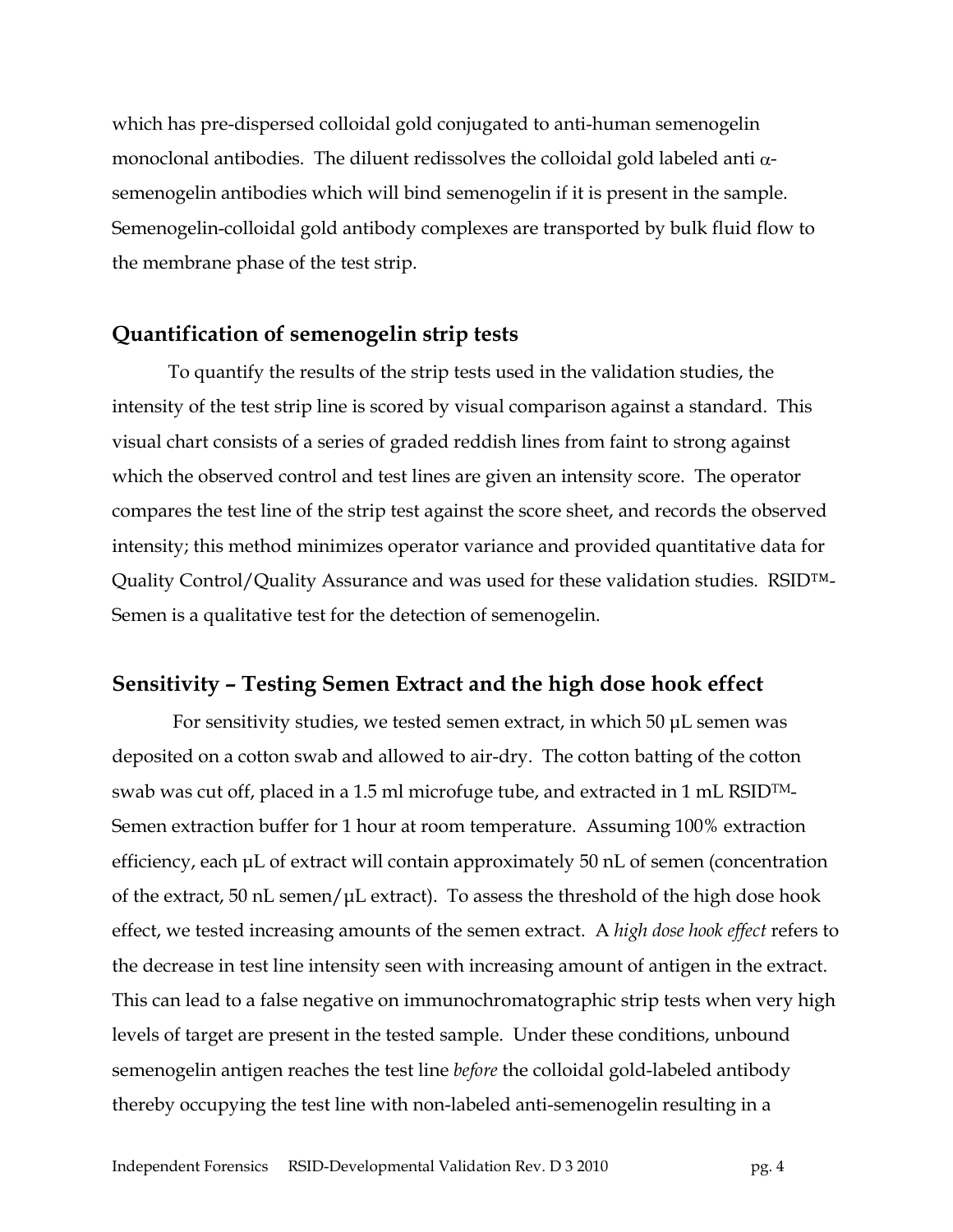decrease signal can produce a false negative result. Please see Table 1 for the dilutions of extract tested. The ten dilutions of semen extract (as well as a sample lacking semen extract for a negative control) were tested with RSID<sup>TM</sup>-Semen by adding the indicated semen extract to a final volume of 100 μL with RSIDTM-Semen running buffer and placing the 100 μL in the sample window of the cassette. The control and test lines in the strip test window were evaluated after 10 minutes.

| Lane           | Vol of semen ext       | Equ vol of semen |
|----------------|------------------------|------------------|
| 1              |                        | O                |
| $\overline{2}$ | $1 \mu l \otimes 1:20$ | $2.5$ nl         |
| 3              | 1 µl @ 1:10            | 5 <sub>nl</sub>  |
| $\overline{4}$ | $1 \mu l \ @ 1:5$      | 10 <sub>nl</sub> |
| 5              | 1 μl @ 1:2             | $25$ nl          |
| 6              | $1 \mu l$              | $50$ nl          |
| 7              | $5 \mu l$              | 250 nl           |
| 8              | $10 \mu l$             | 500 nl           |
| 9              | $20 \mu l$             | $1.0 \mu l$      |
|                |                        |                  |





#### **Results- Sensitivity of Semen Extract**

The strongest band intensity was seen with 0.5, 1, and 5  $\mu$ L of semen extract after 10 minutes (see fig. 1 lanes 5, 6, and 7, respectively). Although a weaker band was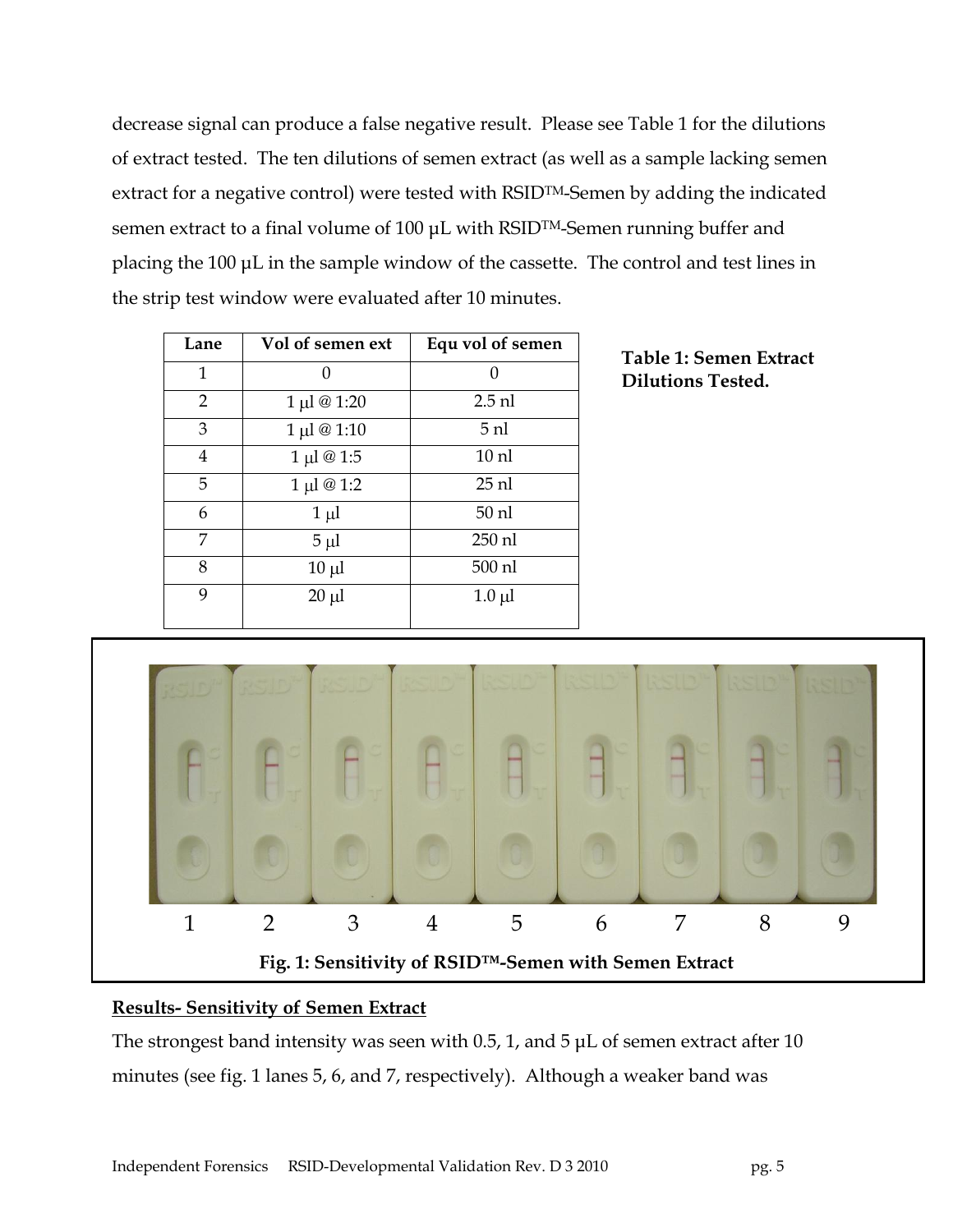observed with the 1  $\mu$ L  $\omega$  1:20 dilution (2.5 nL semen), this sample was clearly positive after 10 minutes (see fig. 1, lane 2). This indicates that RSIDTM-Semen can detect as little as 2.5 nL human semen. The signal slightly decreased with 10 and 20  $\mu$ L semen extract (see photo above, lane 9), indicative of a high dose hook effect.

### **Testing the threshold for high dose Hook effect**

To determine the threshold of the high dose Hook effect with increasing concentrations of semen, we tested semen extract in which 50 μL semen was extracted into smaller volumes than our standard 1 mL RSIDTM-Semen extraction buffer, *i.e*., 200 μL and 400 μL, to increase the semen concentration of the extract. Assuming 100% extraction efficiency, each  $\mu$ L of extract from the 400  $\mu$ L extraction will contain approximately 125 nL of semen (concentration of 125 nL semen/ $\mu$ L extract). The entire volume from the 200  $\mu$ L extract was tested, which was approximately 100  $\mu$ L liquid (after absorption of the extract liquid into the cotton swab). The volumes of semen extract were tested with the semenogelin strip tests and the equivalent amounts of semen are listed in the Table 2.

| Lane           | Vol of semen ext                   | Equ vol of semen |
|----------------|------------------------------------|------------------|
| 1              |                                    | 0                |
| $\overline{2}$ | $5 \mu L$ (1 mL ext)               | 250 nL           |
| 3              | $1 \mu L (400 \mu L \text{ ext})$  | 125 nL           |
| 4              | $5 \mu L (400 \mu L \text{ ext})$  | 625 nL           |
| 5              | $25 \mu L (400 \mu L \text{ ext})$ | $3.125 \mu L$    |
| 6              | $50 \mu L (400 \mu L \text{ ext})$ | $6.25 \mu L$     |
| 7              | 100 μL (400 μL ext)                | $12.5 \mu L$     |
| 8              | $\sim$ 50 µL (200 µL ext)          | $50 \mu L$       |

#### **Table 2: Volume of Semen Extract used for Testing High Dose Hook Effect.**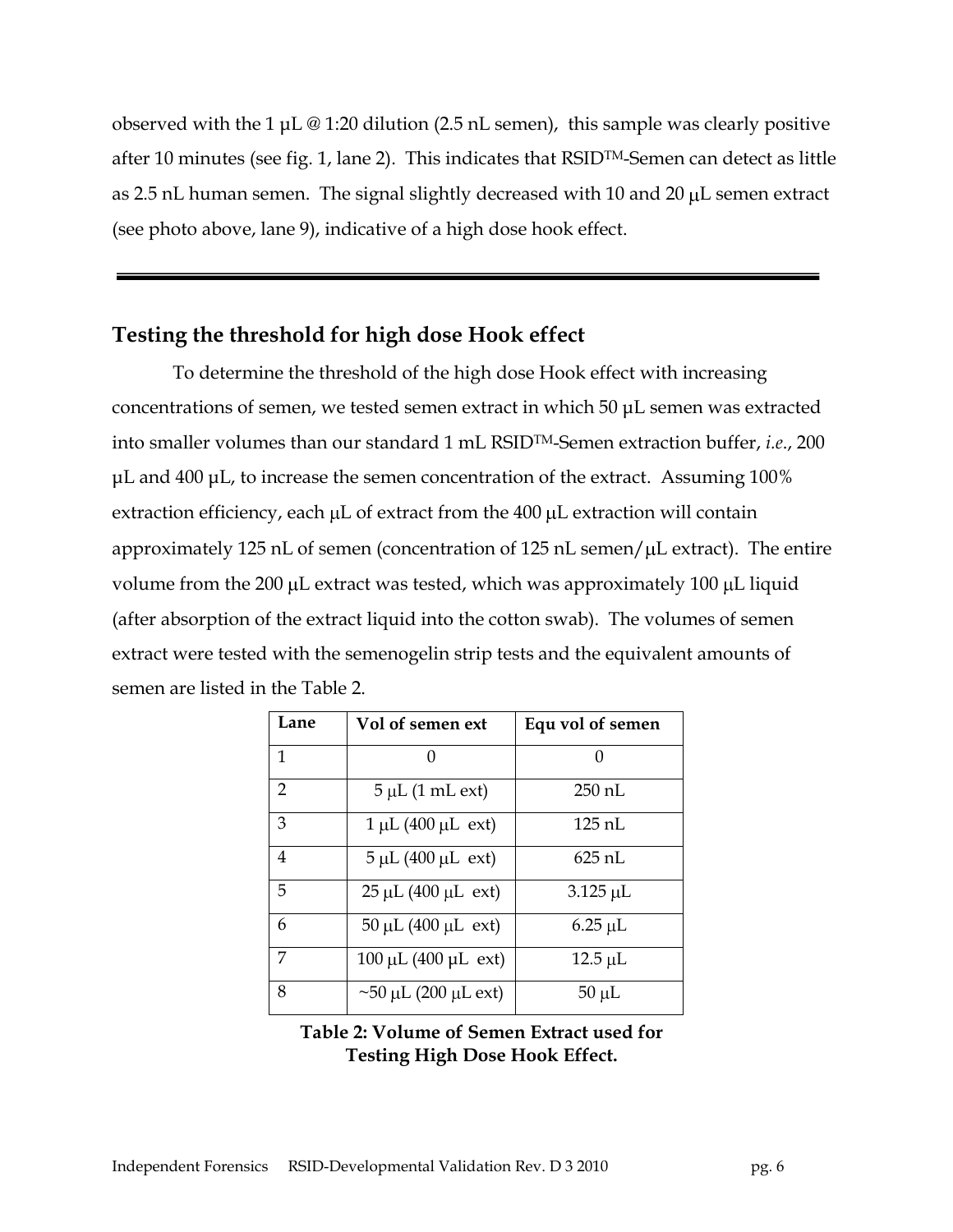The signal from 1  $\mu$ L of the 400  $\mu$ L extraction was positive after 10 minutes (fig. 2. lane 3), and was comparable with the signal from 5 μL extract of the 1 mL extraction volume (lane 2 in photo below). As we increased the extract volume to  $5 \mu L$  extract (from the 400  $\mu$ L extract), the signal decreased (see lane 4 in photo below). The signal from extract volumes of 25, 50, and 100  $\mu$ L (3.125, 6.25, and 12.5  $\mu$ L semen; lanes 5, 6, and 7, respectively) were roughly equivalent to the "buffer only" signal (lane 1 in photo below), indicating false negative results. Furthermore, the signal from the complete extract volume from the 200 µl extract (~50 µl) was ~0 after 10 minutes, also indicating a false negative result (lane 8 in photo below).



**Conclusion: A high dose hook effect is present on RSID™-Semen. The effect can produce a false negative result at high semen concentrations – specifically when**  analyzing samples that load greater than 3  $\mu$ L of semen into the sample well. This issue can be readily addressed by using a dilution of the sample to insure that the amount of tested semen is below the high dose hook effect threshold. In general, a simple dilution of 1:20 is sufficient to allow proper function of the lateral flow strip test. We will therefore analyze samples exhibiting a high dose hook effect by diluting the sample 1:20 and retesting with RSID<sup>TM</sup>-Semen.

### **Diluting semen samples 1:20 when RSID™-Semen signal is low**

If the signal from RSIDTM-Semen is low, a possible high dose hook effect may be occurring. To address this, a dilution of the sample by a factor of 1:20 and retesting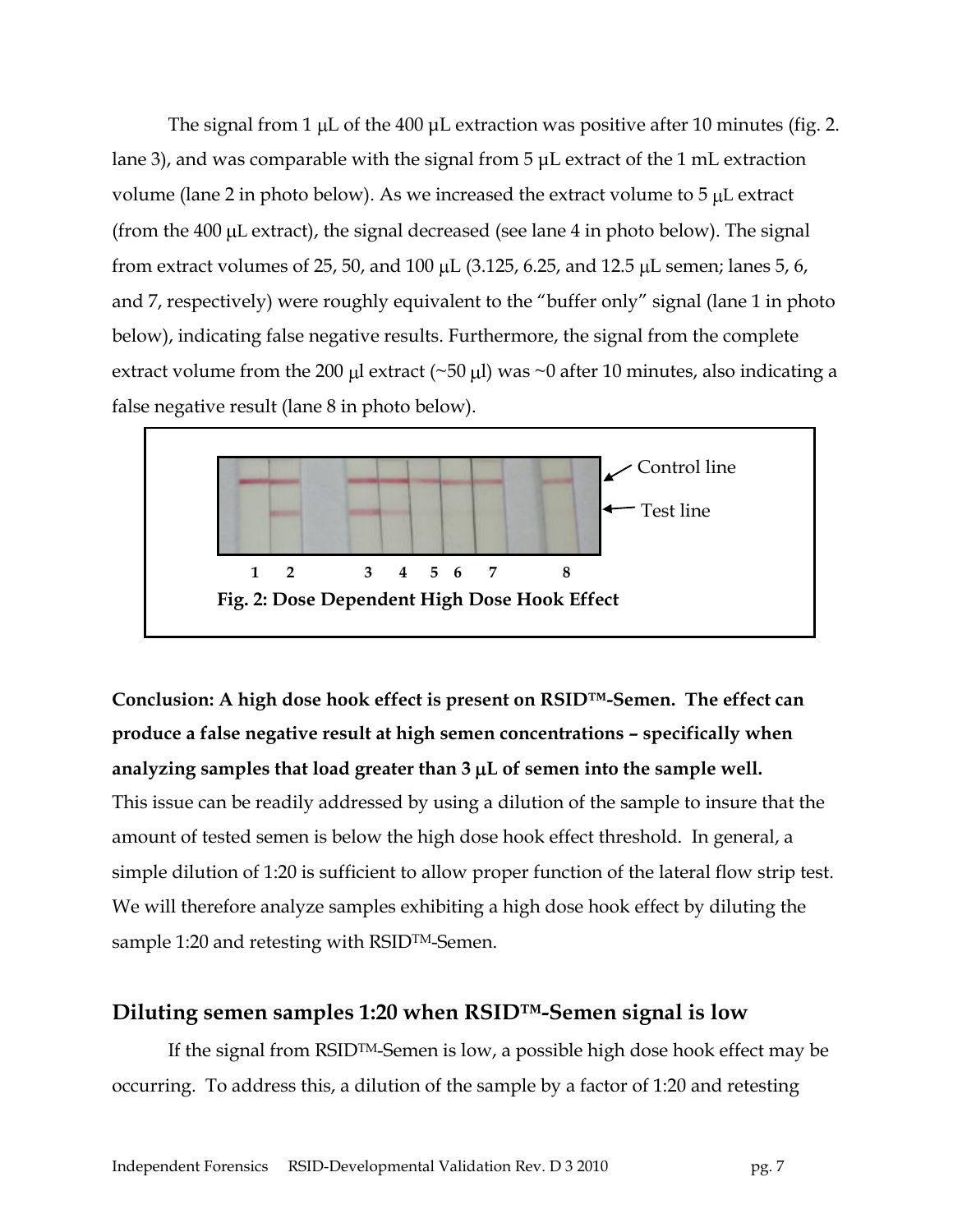with RSIDTM-Semen will resolve the issue as one of two possible results will be observed: 1) an *increase* in signal is observed after the 1:20 dilution, an indication of a high dose hook effect in the first tested sample or 2) a decrease in signal after the 1:20 dilution indicating that there was a limiting amount of semen in the first sample tested.

To determine if diluting a sample by a factor of 20 is sufficient to address a high dose hook effect, we diluted a semen extract in which  $50 \mu$ L semen was extracted in  $400$ μL or 200 μL RSID<sup>TM</sup>-Semen extraction buffer by a factor of 20. We tested the same volume of extract that demonstrated a high dose hook effect, but with a 1:20 dilution prior to addition to RSID™-Semen; i.e., 5, 25, 50, and 100 μL of the 400 μL extract (fig. 3, lanes 3, 4, 5, and 6) and 50  $\mu$ L of the 200  $\mu$ L extract (fig3., lane 7).

The 5 μL extract from the 1 mL extraction volume sample was positive after 10 minutes (fig. 3, lane 2). The signal from the 400 μL extract at 1:20 dilution was scored at similar intensity for the 5, 25, 50, and 100 μL volumes tested, after 10 minutes (fig. 3, lanes 3, 4, 5, and 6); all results scored at 10 mins. The 1:20 dilution of the 200 μL extract was positive after 10 minutes (fig. 3, lane 7).



**Conclusion: A simple 1:20 dilution of the tested sample will determine if a weak signal seen on RSID™-Semen is a result of high dose hook effect or the result of limiting semen in the tested sample.** Importantly, the dilution calculation demonstrates consistency with the known limit of detection for RSID™-Semen. A dilution of a sample that originally contained approximately 3-5 μL, and thus would likely exhibit a high dose hook effect, by a factor of 20 would bring the sample in the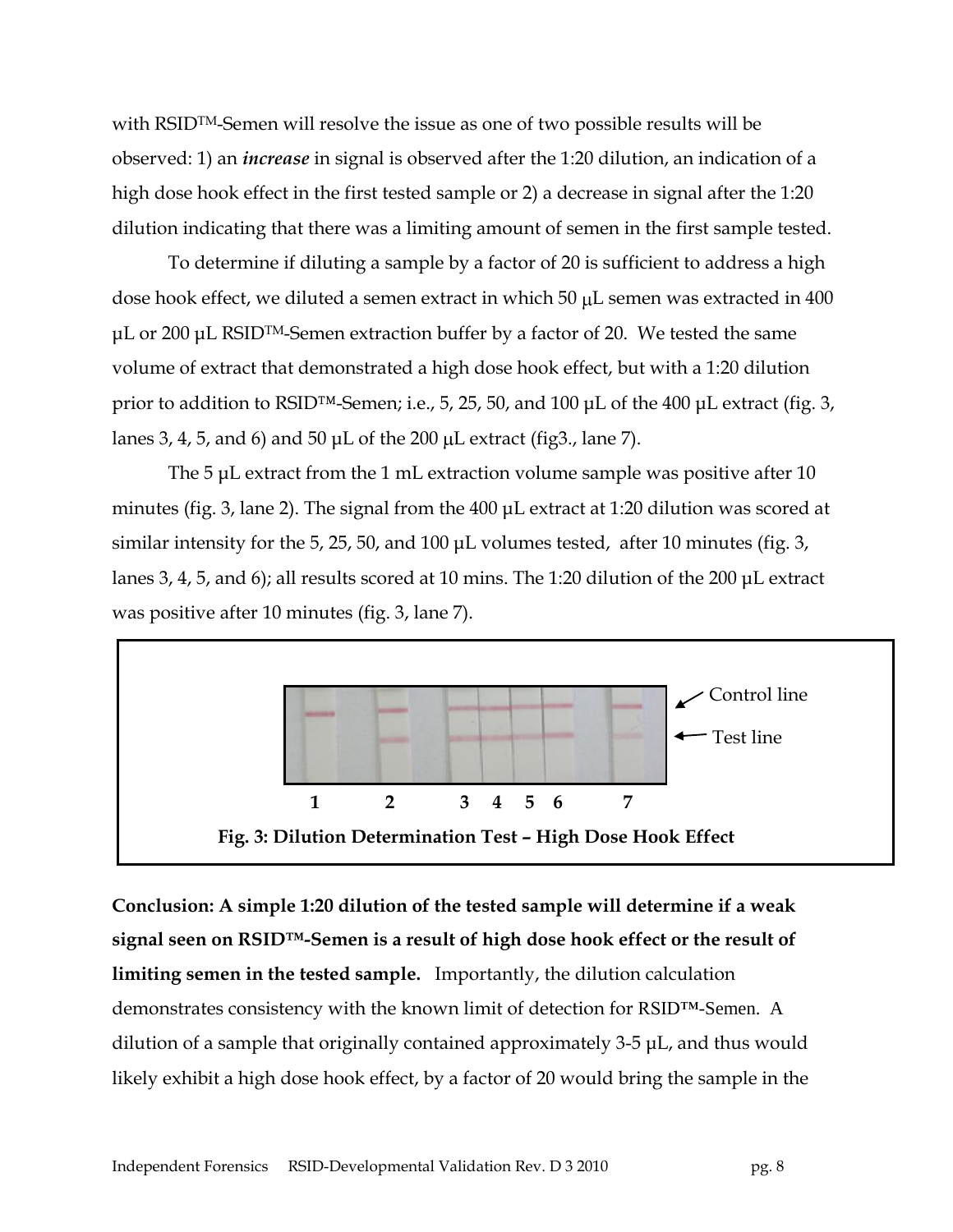range of approximately 150-250 nL semen, an amount that produces a strong signal using RSIDTM-Semen.

# **Body Fluid Specificity** – **Testing extracts from swabs of human blood, saliva, semen, and urine alone or as a mixture of body fluids.**

Here we test the ability of non-cognate body fluids to interfere or reduce the specificity of RSID™-Semen to detect seminal fluid; 50 μL of saliva, urine, semen, or blood were each deposited on separate cotton swabs and allowed to air-dry. The cotton batting of the swab was removed using laboratory clean technique and placed in 1.5 mL microcentrifuge tube and extracted into 1 mL RSIDTM-Semen extraction buffer for 2 hours at room temperature. Extracts from body fluids were combined with and without semen to evaluate potential cross-reactivity and possible inhibition due to the presence of other body fluids. Semen extract, 5 μL, was tested in the presence of 25 μL of extract from the other three body fluids (saliva, blood & urine, see fig. 4, lane 6), or all three body fluids (25 μL of each extract, blood, saliva & urine, see fig.4, lane 7) were combined and tested on RSIDTM-Semen. All tested volumes were brought to 100 μL with RSID<sup>TM</sup>-Semen running buffer. Assuming 100% extraction efficiency, 25 μL of body fluid extract from these samples is approximately 1.25 μL whole body fluid.

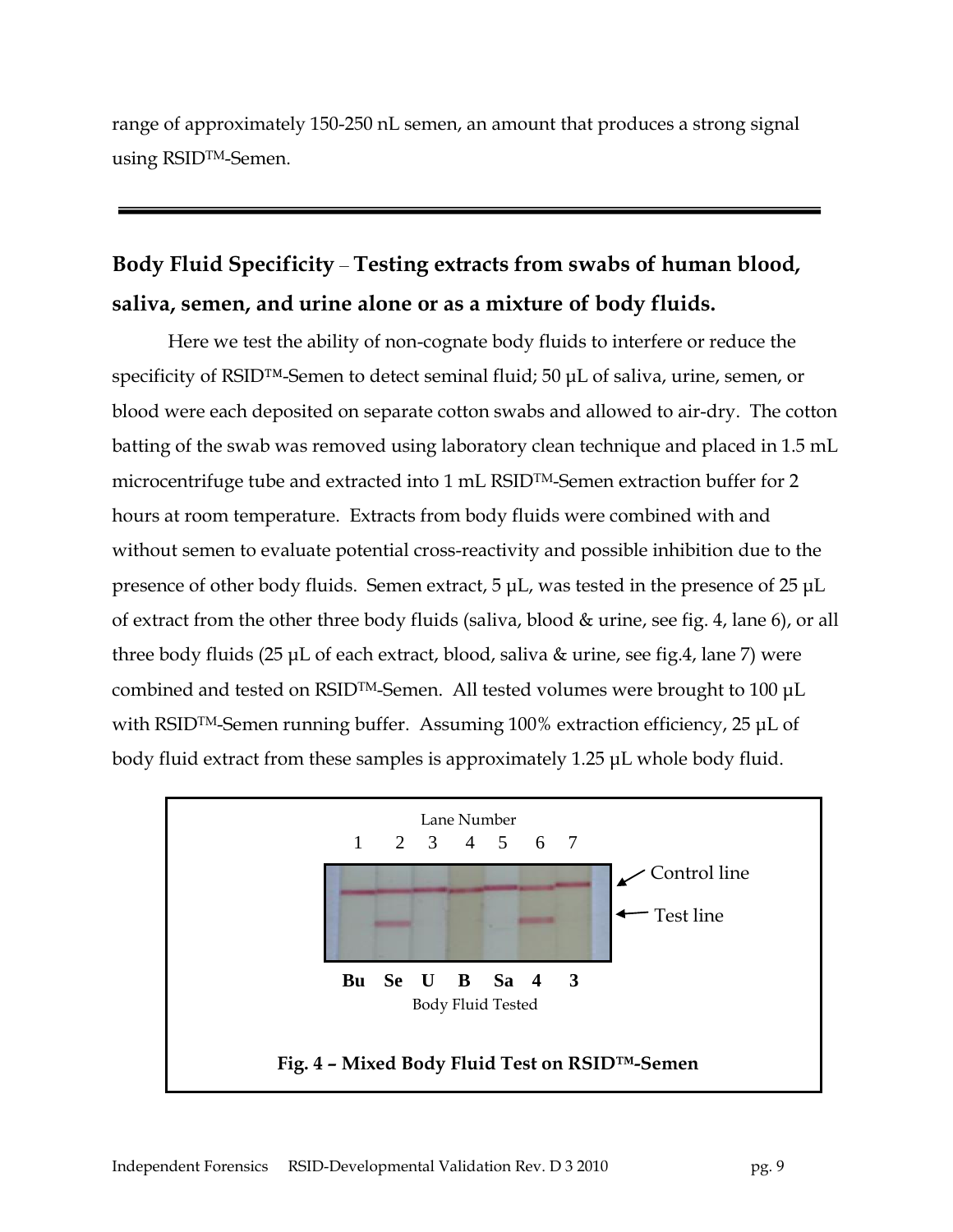Testing extract from swabs of human blood, saliva, semen, and urine alone or as a mixture of body fluids (fig. 4) clearly demonstrates that the specificity of RSID™- Semen is unaffected by non-cognate body fluids (fig.4, compare lanes 3, 4, and 5 with lane 7) and that these added body fluid extracts do not interfere with the sensitivity of the test (fig. 4, compare lane 2 and lane 6).

**Conclusions: There is no cross-reactivity of urine, blood, or saliva extract, either alone or as a mixture with RSIDTM-Semen. In addition, the sensitivity of semen extract is not affected by the presence of these other body fluids.**

### **Stability of RSIDTM-Semen**

We have previously demonstrated that RSID<sup>TM</sup>-Semen is both specific and sensitive for human semen. Another critical component for the use of these tests is their stability; here we demonstrate the robustness of this product by storage at elevated temperature. In general, storage of the strip tests at  $37^{\circ}$  C for one month mimics storage at room temperature for one year.

We have tested 0, 1  $\mu$ L (~50 nL semen), and 5  $\mu$ L (~250 nL semen) semen extract with RSID<sup>TM</sup> -Semen strip tests after storage of the strips at 37<sup>o</sup> C for 1.5 months.

The stability of RSID<sup>TM</sup> -Semen strip tests was not affected by storage at  $37^{\circ}$  C for 1.5 months, as compared to strip tests stored at room temperature. The sensitivity of 1 and  $5 \mu$ L semen extract was the same under both conditions (data not shown).

**Conclusions – No significant change in sensitivity of RSIDTM -Semen after storage at 37<sup>o</sup> C for 1.5 months was observed. We have therefore set the expiration date of RSIDTM –Semen at 18 months. Extensive work since the release of this product has demonstrated the accuracy of this shelf life.**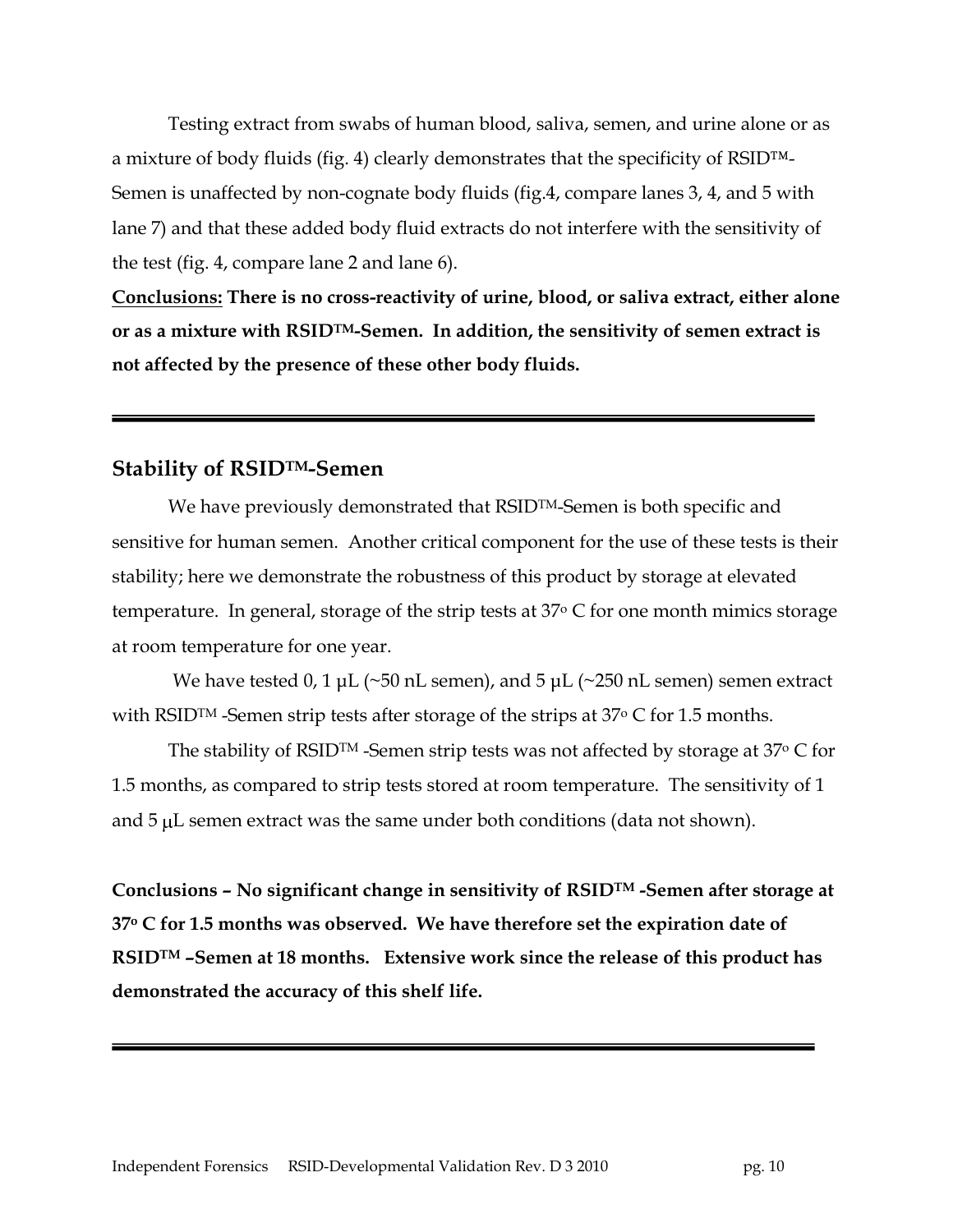#### **Detection of Semen from Forensic Exhibit-like Samples**

We have clearly established that RSID<sup>TM</sup> -Semen can detect semen from laboratory prepared control samples; here we demonstrate that RSIDTM -Semen can detect semen from samples likely to be encountered in forensic laboratory case work. We present experiments testing for the presence of semen from multiple types of fabric, as well as numerous experiments demonstrating that RSIDTM -Semen does not crossreact with vaginal fluid, an important aspect of the RSIDTM -Semen over semen detection using acid phosphatase and PSA-based tests.

## **Test sample 1: Testing woman's undergarment for semen detection using RSIDTM - Semen**

Independent Forensics was presented with a pair of woman"s black undergarments with a request for semen detection. The area of visible stain on the undergarment was swabbed with a moistened sterile cotton swab, and the swab was allowed to air-dry. For a negative control, an area of the undergarment without a visible stain was swabbed with a moistened cotton swab and the swab was allowed to air-dry. Both the positive and negative swabs were extracted in 300  $\mu$ L RSID<sup>TM</sup> –Semen extraction buffer for 2 hours and 10  $\mu$ L of the extracts were tested with RSID<sup>TM</sup> –Semen strip tests. Positive and negative controls were included as a matter of course - 1 μL of authentic semen extract and a "buffer only" sample.

The signal from 1 μL semen extract and 10 μL of "positive" stain were scored identically after 10 minutes and were strong positives (see fig. 5, lanes 2 and 4). Both the "buffer only" and extract from the "negative" stain were negative after 10 minutes (see fig. 5, lanes 1 and 3). In conjunction with our analysis of the extracts on RSID<sup>TM</sup> -Semen, we also tested the "positive" and "negative" extracts for semen using the Abacard PSA. Identical volumes of the extract were tested on both the PSA and RSIDTM -Semen strips. The results from the Abacard PSA card revealed a negative result from 10 μL of the "positive" stain after 10 minutes (see fig. 6). This same extract was also tested using dye-enhanced acid phosphatase detection; the stain was only "weakly"

Independent Forensics RSID-Developmental Validation Rev. D 3 2010 pg. 11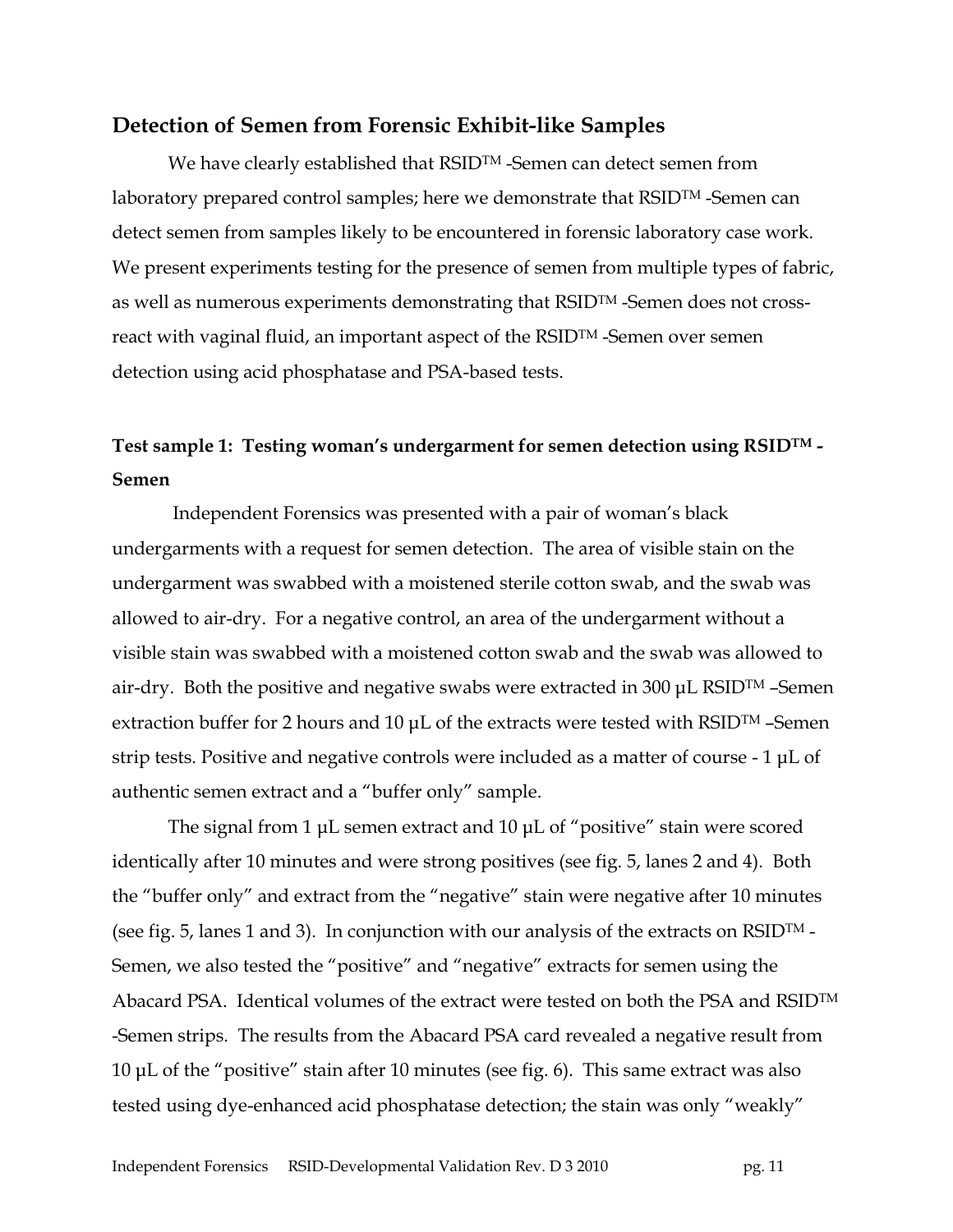positive. Certainly from this evidence sample, the PSA and acid phosphatase tests were less sensitive than RSID™-Semen.



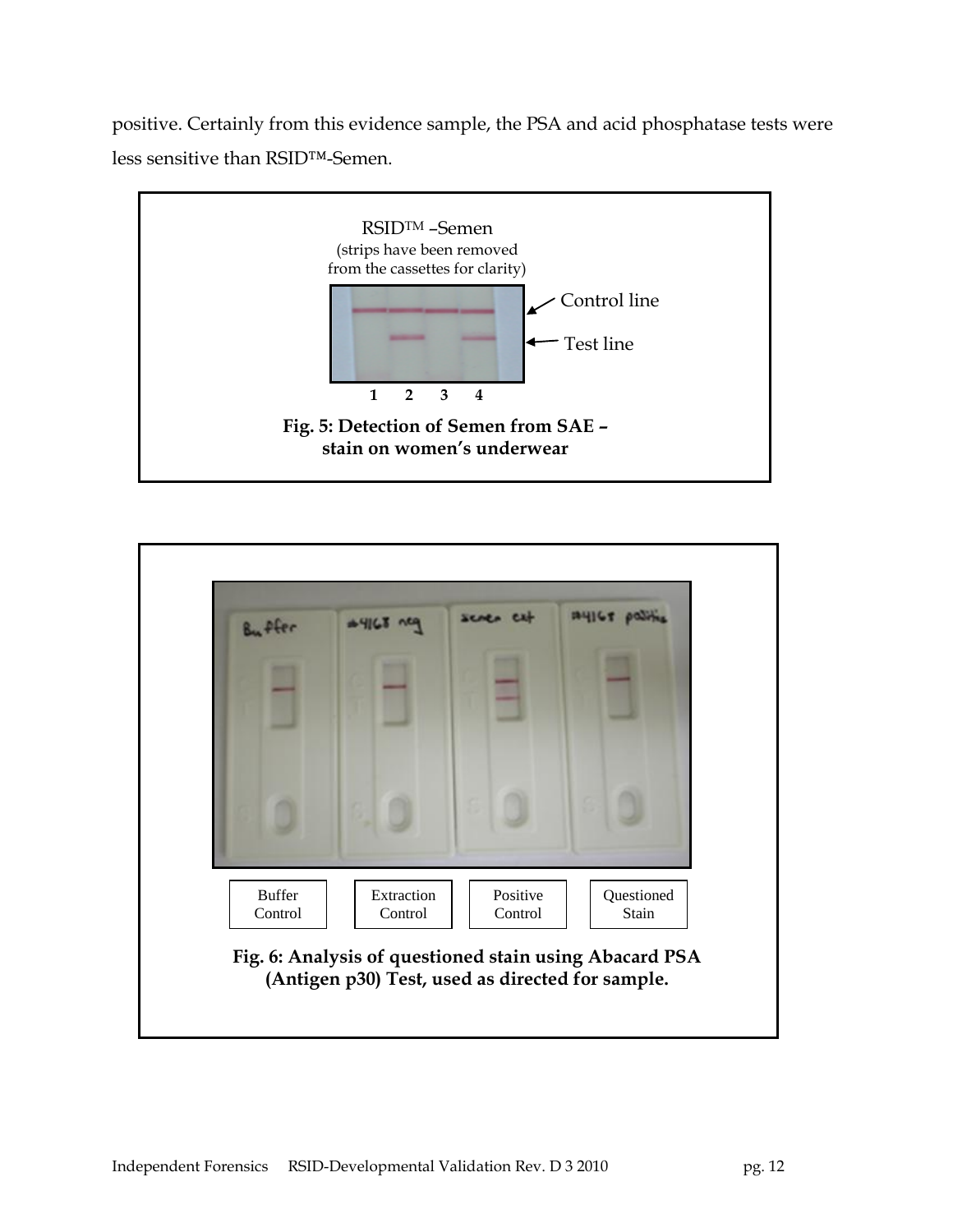# **Test sample 2: Testing cuttings from post-coital vaginal swabs; comparing results with and without condom use.**

We received clippings from post-coital vaginal swabs collected after intercourse with and without the use of a condom. We tested two post-coital vaginal samples with the use of a condom, and two post-coital samples at Day 0 (same day) and Day 14 (14 days post intercourse) without the use of a condom. Clippings from these swabs were extracted in 100 μL RSIDTM –Semen extraction buffer for 1 hour at room temperature and 10 μL of the extract was tested with RSIDTM -Semen.

The intensities of 10 μL extract of samples #1 and #2, Day 0 and 14 post-coital with the use of a condom were zero, negative result, after 10 minutes (lane 3 and 4 in digital photo below), similar to the "buffer only" signal (lane 1 in photo below).  $10 \mu$ L extract from the Day 0 and 14 samples post-coital without the use of a condom (see figure below, lanes 5 and 6, respectively) were also tested: day 0 samples scored strongly, while the day 14 sample was negative. This result was repeated when a second set of independent swabs were analyzed, (see figure below, strips 7 and 8 which represent RSIDTM -Semen results from Day 0 and Day 14 post-coital without a condom).

These results indicate that RSIDTM -Semen detects semen from post-coital vaginal swabs at Day 0 without the use of a condom. These data indicate that RSID<sup>TM</sup> -Semen does not cross react with extracts from vaginal swabs and appears specific for semen.

| Control line                 |                                              |
|------------------------------|----------------------------------------------|
|                              | Strip 1 - Buffer only                        |
| Test line                    | Strip $2 - 1$ µL semen extract               |
|                              | Strip 3 - #1 Day 0, post-coital with condom  |
| 1 2 3 4 5 6 7 8              | Strip 4 – #2 Day 14, post-coital with condom |
|                              | Strip 5 - #3 Day 0, post-coital, no condom   |
|                              | Strip 6 - #4 Day 14, post-coital, no condom  |
|                              | Strip 7 - #5 Day 0, post-coital, no condom   |
| Fig. 7: RSID™-Semen Analysis | Strip 8 - #6 Day 14, post-coital, no condom  |
| of Post-coital vaginal swabs | Fig. 7 Legend -Sample Map                    |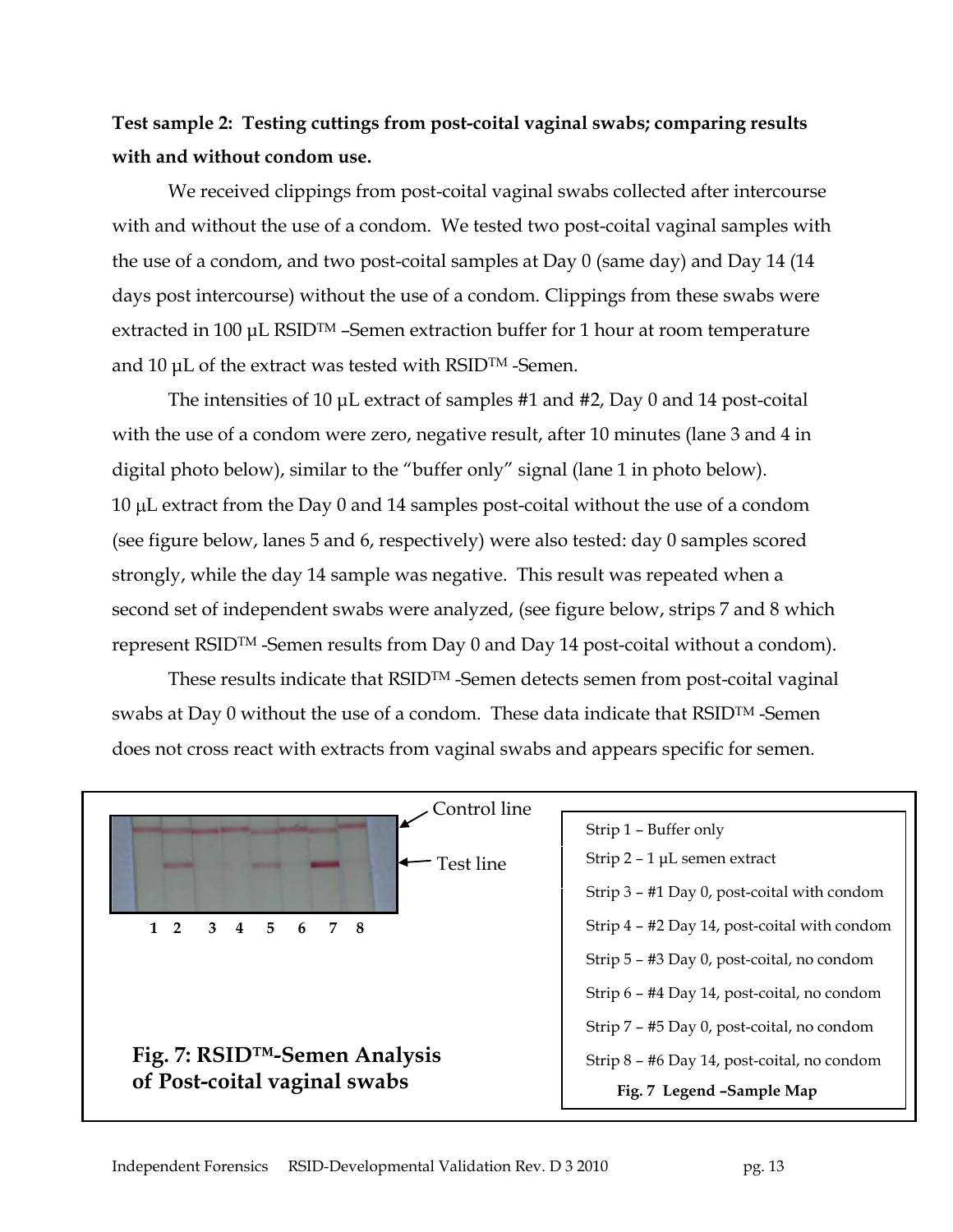The observed results coincide identically with the expected presence of semen in that the samples obtained from intercourse with a condom are negative, but samples tested post intercourse without a condom test positive for semen. The lack of semen detection fourteen days post-coital is expected, and is interpreted as demonstrating the specificity of the test for semen.

#### **Test sample 3: Testing post-coital vaginal swabs without condom use.**

We obtained samples from a volunteer consisting of post-coital vaginal swabs without the use of a condom on days 0, 1, 2, 3, 4, 5, 6, 7 and 9 post sexual intercourse. Each swab was extracted in 200 μL RSIDTM -Semen extraction buffer for 1 hour at room temperature and 20 μL extract was tested with the RSIDTM –Semen test. "Buffer only" and 1 μL semen extract was included for a negative and positive control, respectively.

The intensity of 20 μL extract from Day 0 and 1, were strong positives after 10 minutes (see fig. 8, lanes 3 and 4) and 20 μL extract from Day 2 was weak positive after 10 minutes (see fig. 8, lane 5). The extracts from Day 3-9 swabs were negative after 10 minutes (fig. 8, lanes 6-11). This demonstrates that RSIDTM -Semen can detect semen from this set of post-coital vaginal swabs collected on Day 0, 1, and 2.

To determine if male DNA could be analyzed by DNA-based STR testing after testing with RSIDTM -Semen, DNA was extracted from the samples tested in the postcoital experiment and analyzed for male DNA using Y-filer. A partial DNA profile was obtained from swabs PC 0, 1, and 2, whereas no profiles were obtained from swabs PC 3, 4, 5, 6, 7, and 9 (see electropherograms of Y-Filer analysis, below).

RSID<sup>TM</sup> -Semen can detect semen from post-coital vaginal swabs from Day 0, 1, and 2, but not days 3 through 9 from this set of vaginal swabs. Using Y-filer DNA-STR kits, a DNA profile can be obtained from the samples that were considered "positive" using RSID<sup>TM</sup> -Semen, demonstrating a correlation between a positive RSID<sup>TM</sup> -Semen signal and the ability to acquire a DNA profile from the donor.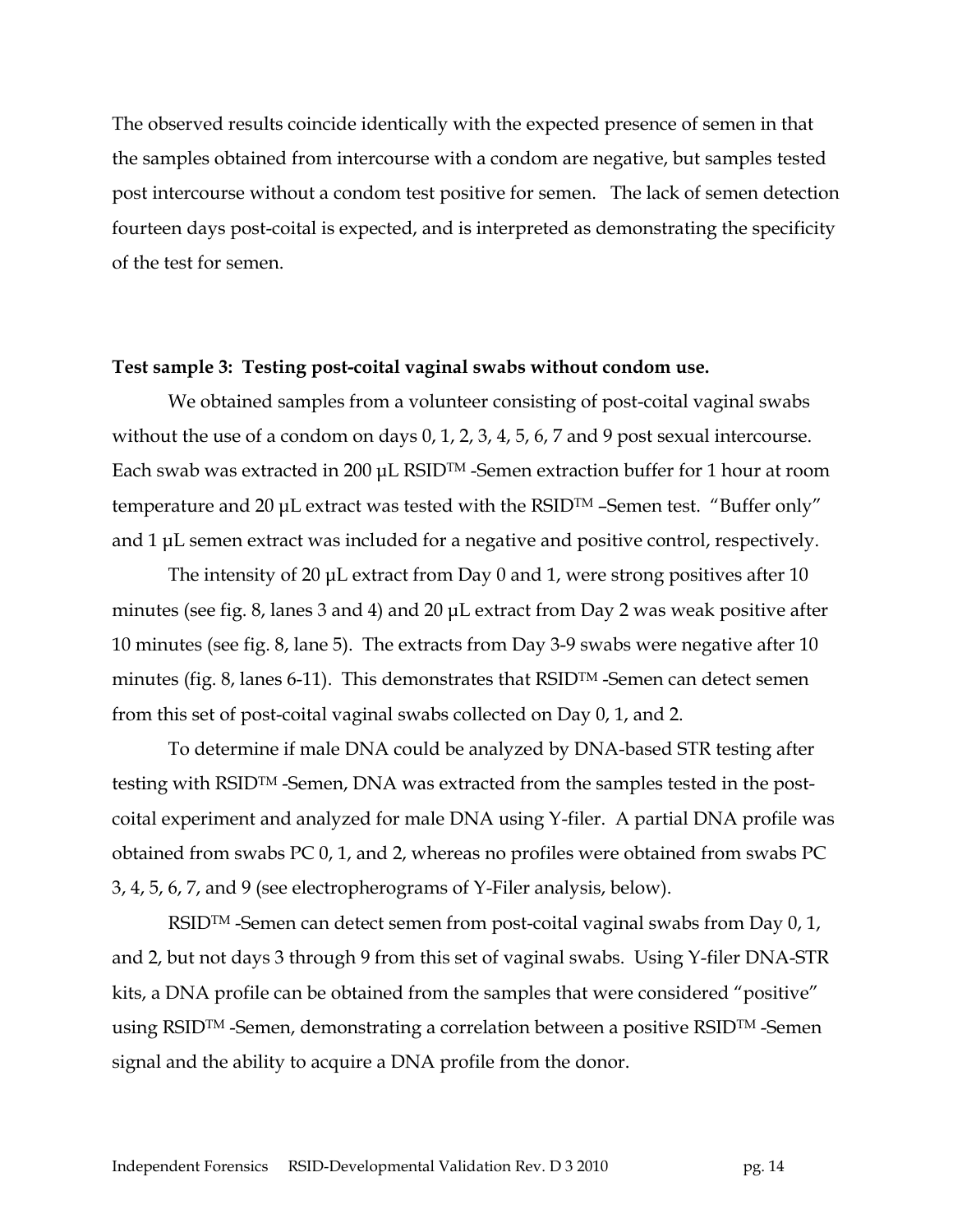

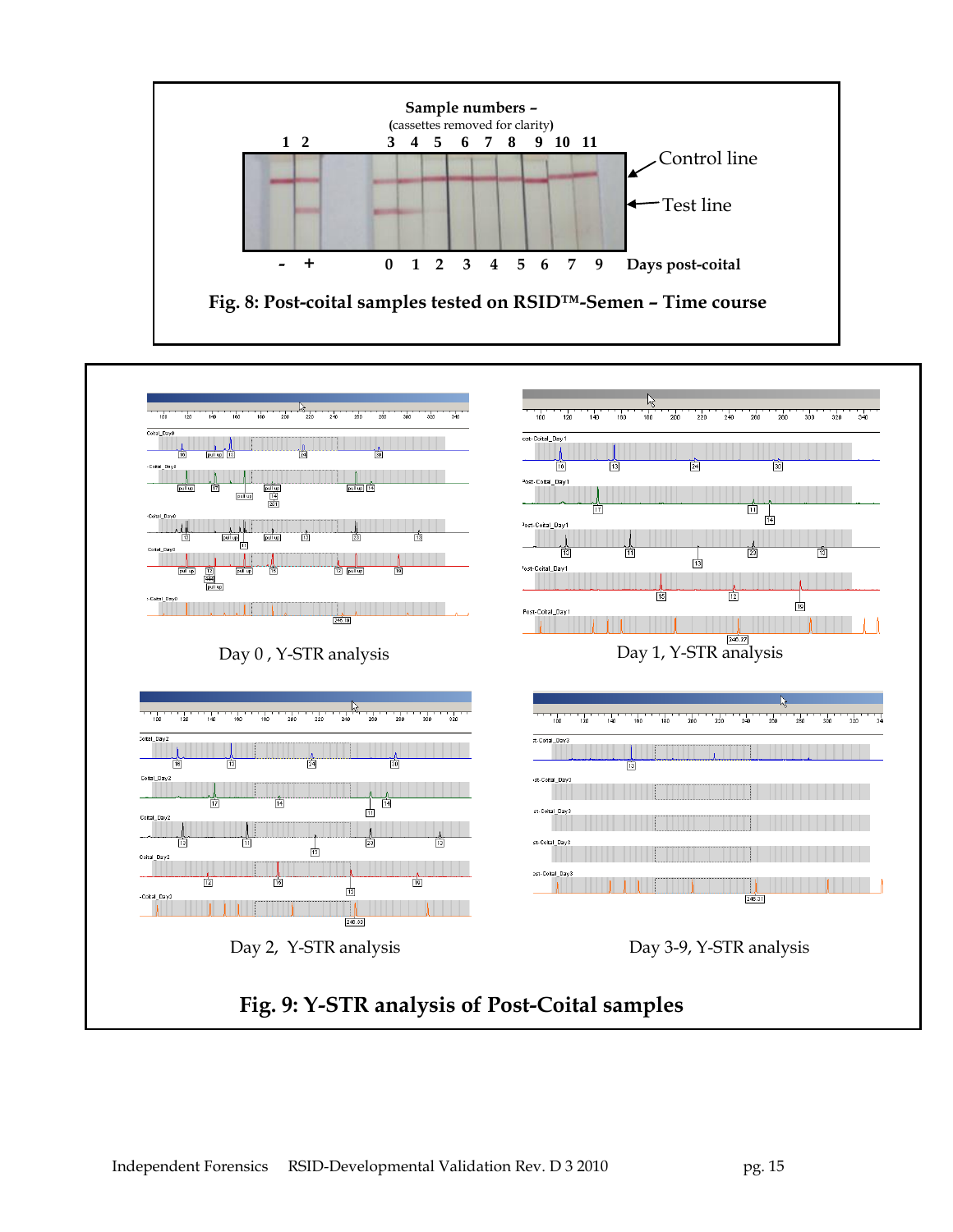As can be seen in Fig. 9, RSIDTM -Semen detection correlates well with the Y-STR DNA profiles from vaginal swabs. [Note: This will not be the case for vasectomized males or for males with low sperm count].

#### **Test sample 4: Testing post-coital vaginal swabs, no condom use.**

We obtained samples from two additional volunteers (V2 and V3) who provided post-coital (PC) vaginal swabs without the use of a condom on Days 0, 1\*, 2\*, 3\*, 17, and 19 (#V2) and Days 0, 1, 2, 6, 8, and 10 (#V3) post coital. Interestingly, these samples contained menstrual blood (indicated by the (\*)). Swabs were extracted in 200 μL RSIDTM -Semen for 1 hour at room temperature and 20 μL of this extract was tested with RSID<sup>TM</sup> -Semen. Controls included "Buffer only" and 1 μL of authentic semen extract.

**Results:** - *V#2*- The signal from 20 μL of extract from samples PC 0, 1\*, and 2\* was positive after 10 minutes, although the signal from PC0 was weakly positive. The extract from samples PC 3\*, 17, and 19 was negative after 10 minutes. Our expectation was that the highest semen detection would come from the PC0 extract; the sample immediately following intercourse. We therefore interpreted the low signal as a possible high dose hook effect. This was tested by diluting the extracts from PC 0, 1, 2, and 3 by 1:20 fold and re-running the diluted samples on new RSIDTM -Semen strips (fig. 11).

**Results:** - *V #3*- The signal from 20 μL extract from samples PC 0, 1, and 2 was positive after 10 minutes, whereas extract from PC 6, 8, and 10 was negative after 10 minutes. We would expect the highest signal indicating detection of semen at PC0 (immediately following intercourse), therefore, similarly to sample #2, the weak signal from samples PC 0 to PC2 indicate a possible high dose hook effect. This was tested by diluting the extracts from PC 0, 1, 2, and 6 by a factor of 1:20 and re-running the diluted samples on new RSID™-Semen strip tests (fig. 11).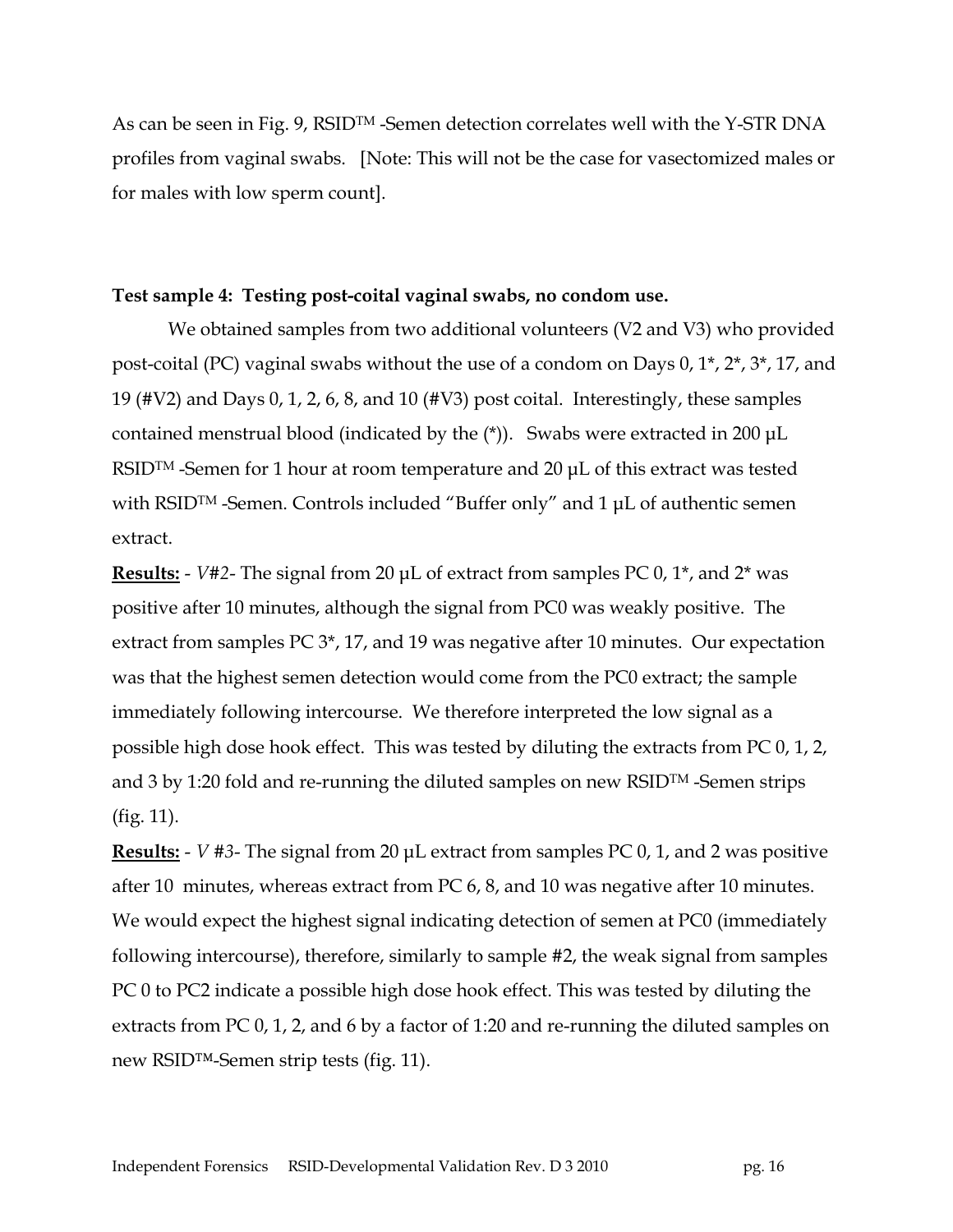To determine if male DNA could be analyzed from these post-coital samples, DNA was extracted and analyzed for male DNA using Y-filer DNA-STR kits. DNA extraction and DNA-STR analysis was performed on samples PC0, PC1\*, PC2\* and PC3\* (V #2) and PC0, PC1, PC2 and PC6 (V #3). Partial profiles, i.e., 16 out of 17 loci, were obtained from PC0 and PC1\*, 9 out of 17 loci for PC2\*, no DNA profile was obtained from PC3\*. These results correlate exactly and completely with the semen detection results obtained with RSIDTM -Semen for all samples tested (DNA-STR data not shown). Partial profiles 16 out of 17 loci, were obtained from PC0, 10 loci from PC1 and 2 loci from PC2, no DNA results were obtained from PC6 (V #3), again demonstrating excellent correlation between RSID™-Semen results and DNA-STR analysis.

RSID<sup>TM</sup> -Semen detects semen from post-coital vaginal swabs at Day 0, 1, and 2, and the presence of menstrual blood does not interfere with detection, specificity or sensitivity of semen detection using RSIDTM -Semen. RSIDTM -Semen detection correlates with the DNA-STR data obtained from Samples #2 and Samples#3.

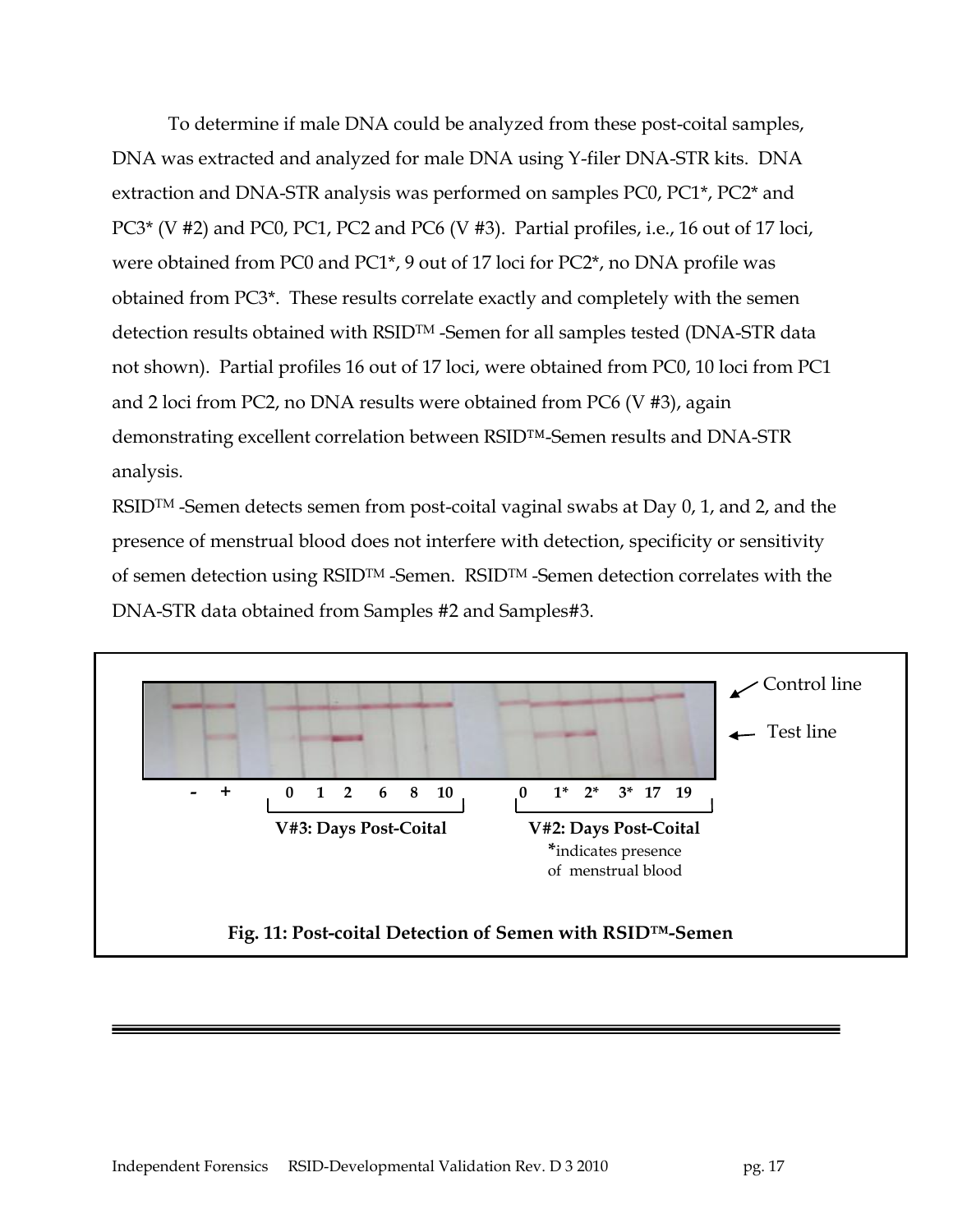# **High dose hook effect in post-coital vaginal samples. Test of proposed dilution Factor of 1:20.**

The post-coital vaginal samples taken on PC 0, 1, 2, and 6 (V #3) and samples taken on, PC0, 1\*, 2\* and 3\*, (V#2) were tested for high dose hook effect by testing a dilution of the extract into RSIDTM –Semen running buffer and adding these diluted samples on fresh RSID™-Semen strips. The diluted samples were re-tested on RSIDTM - Semen using 20 μL of the diluted extract brought to 100 μL with running buffer. **Results:** *V #2*. The diluted extract, 20 μL from the PC0 and PC1\* samples demonstrated stronger test line signal than the undiluted samples after 10 minutes (see fig. 12, lanes 7 and 8); diluted extracts from PC2\* and PC3\* were still negative after 10 minutes (see fig. 12, lanes 9 and 10). The samples from PC0 and PC1\*gave a stronger test line intensity after dilution demonstrating a high dose hook effect. The weak signal from the diluted PC3\* indicates a limiting semen in the extract. We observed a similar high dose hook effect for sample set #3 where an increase in test line intensity after dilution was noted for PC0 and PC1 (see figure below, lanes 3 and 4, respectively). The decrease in signal for PC 2 after dilution demonstrates that this sample did not demonstrate a high dose hook effect (see figure below, lane 5).



Conclusion: A dilution factor of 1:20 is sufficient to restore a positive semen signal from a high dose hook effect using RSIDTM -Semen.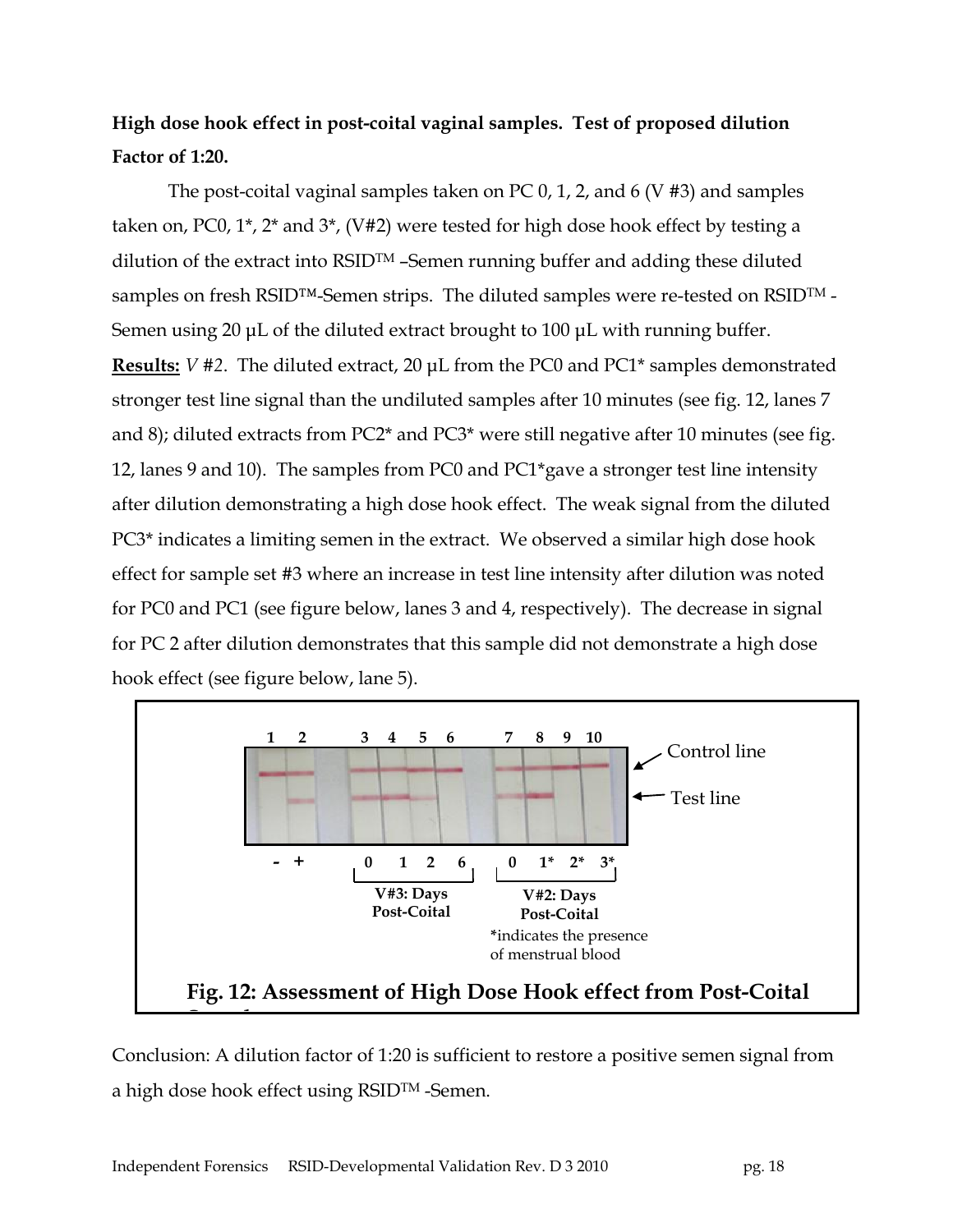# **Test sample 5: Dual analysis of vaginal swabs with RSIDTM -Semen and RSIDTM – Saliva**

A set of vaginal swabs with a well defined contact history were analyzed with both RSIDTM -Semen and RSIDTM -Saliva in order to verify specificity and lack of interference. Swabs were extracted in 300 μL RSID<sup>TM</sup> -Semen extraction buffer and 20 µL of extract was used with RSID<sup>™</sup> -Semen and RSID<sup>™</sup> -Saliva. Contact history included both oral and semen contact.

**Results**, **RSIDTM -Semen:** A positive signal was observed from 20 μL of extracts from PC 0, 1, and 2 (see fig.13A, lanes 3-5). Extracts from Days 3-18 had no signal using RSIDTM –Semen (see fig13A, lanes 6- 13, 16). These results correlate *exactly* with the provided contact history.

**Results, RSID<sup>TM</sup> -Saliva:** A positive saliva signal was observed from 20 µL extract of PC 6 (see fig.13B, lane 9), whereas no signal from RSID<sup>TM</sup> -Saliva was detected in any other samples (see fig. 13B). These results correlate *exactly* with the provided contact history.

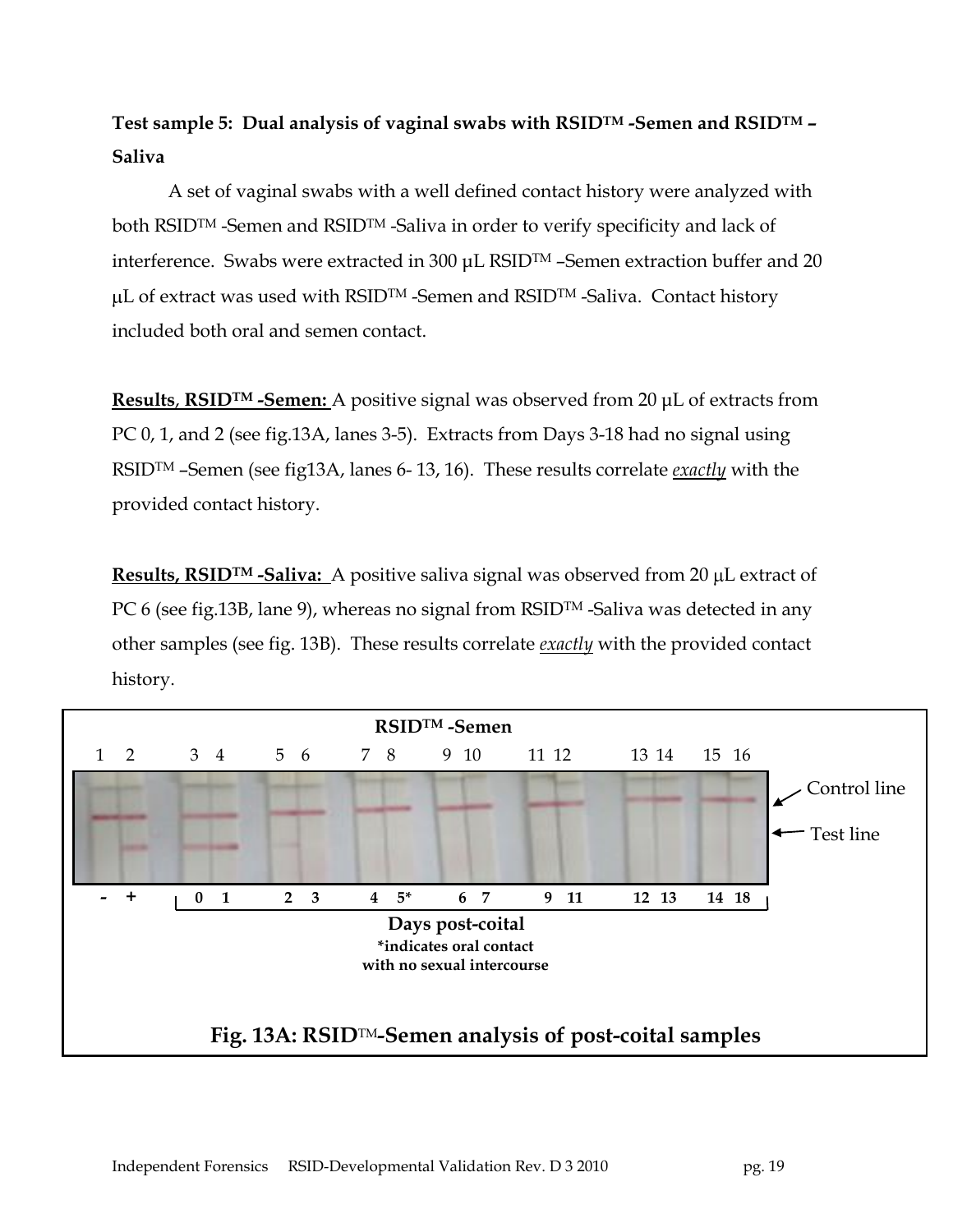

Conclusions: No cross-reaction between the two body fluid tests was observed in any sample. In addition, the analysis using  $RSID^{TM}$  demonstrated the specificity of the two tests in that the results precisely correlate with the known sexual history of the samples. No non-specific cross-reaction is seen with RSID<sup>TM</sup> -Saliva or RSID<sup>TM</sup> -Semen. RSID<sup>TM</sup> -Semen and RSIDTM -Saliva can easily and specifically differentiate semen from saliva contact on vaginal swabs.

#### **Test of Exhibit Extraction Procedure. Fabric Types and Cutting** *vs.* **Swabbing**

An important issue prior in the analysis of forensic evidence is the method used to obtain the test sample, extract or soak. Two general approaches are in forensic laboratory practice: cuttings and/or transfer to moistened swab. Here we directly compare these two methods on a variety of fabric substrates: swabbing the stain with a moistened cotton swab or extracting a cutting of defined size (here a 5 mm diameter circle made with a stainless steel Harris punch). Tester samples were prepared by depositing 50 μL of semen onto the following types of fabrics: 1) cotton chambray, 2) flannel cotton sheet, 3) cotton twill, 4) cotton denim), 5) nylon lace, 6) nylon knit jersey, and 7) cotton sheet. Each fabric type was sampled using a  $ddH<sub>2</sub>0$  - moistened cotton swab or by excising a 5 mm diameter circle using a SS Harris punch. Each swab was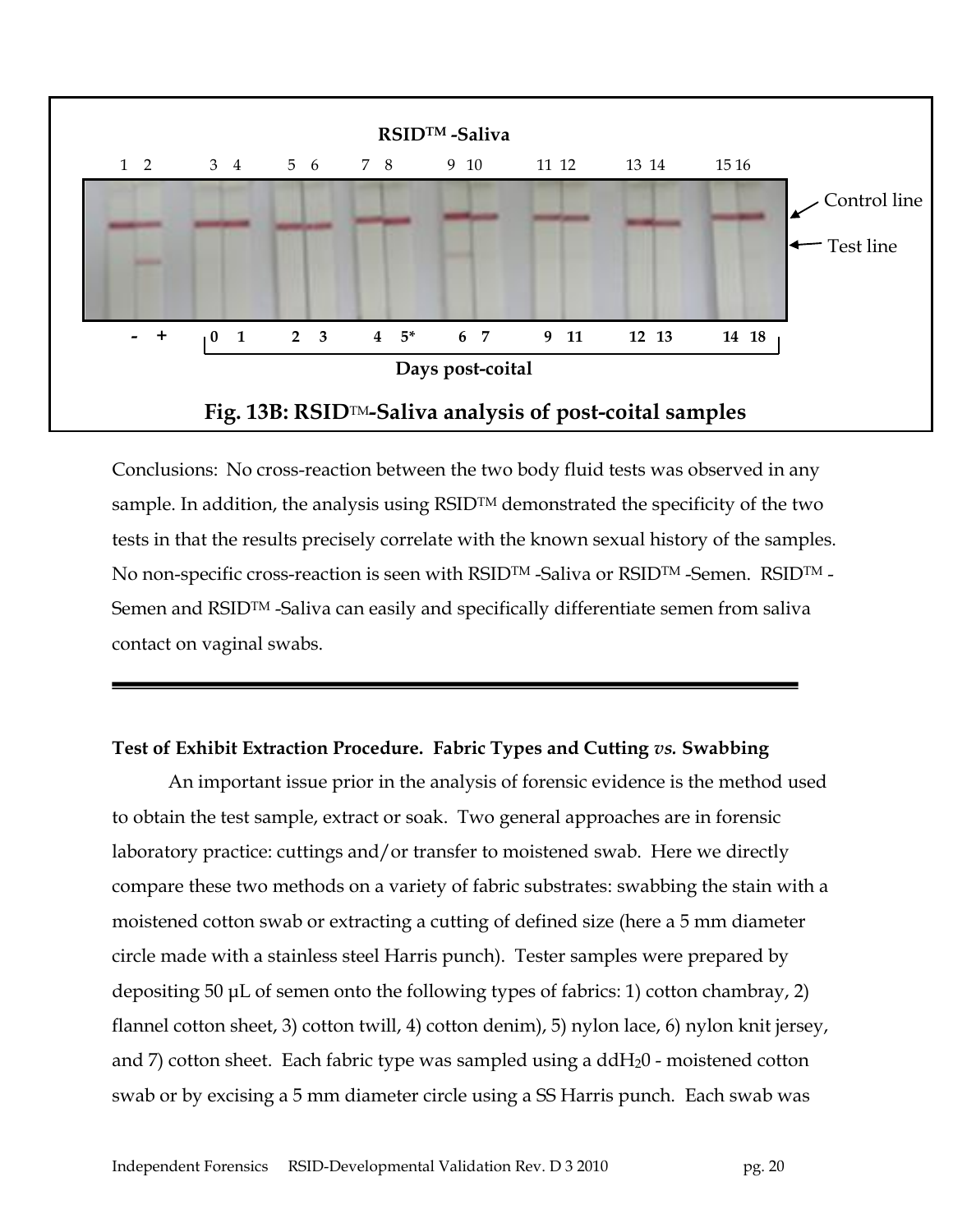extracted in 200 μL RSIDTM-Semen extraction buffer for 1 hour at room temperature and each 5 mm punch was extracted in 100 μL RSIDTM-Semen extraction buffer for 1 hour at room temperature. A test of these two different sampling approaches by using 20 μL of the swab extract and 10 μL of the 5 mm punch extract, each brought to a final volume of 100 μL by the addition of RSIDTM -Semen running buffer was performed. Controls included "Buffer only" and 1 μL semen extract.

The results clearly show that the 10 μL extract from the 5 mm punch/cutting worked well with all fabric types tested, such that a strong positive signal was observed after 10 minutes (see fig.14, lanes 4, 6, 8, 10, 12, 14, and 16). Extracts from the swab sampling method were not nearly as efficient and was clearly fabric type dependent. The signal from 20 μL of swab extract from the nylon lace and nylon knit jersey was strong for both fabrics after 10 minutes (see figure below, lanes 11 and 13, respectively). However, the signal from swab extracts from all cotton fabrics was low (see figure below, lanes 3, 5, 7, 9, and 15).

The extracts used for RSIDTM-Semen were subsequently tested for DNA-STR using Y-Filer in order to determine if a correlation between RSID<sup>TM</sup>-Semen signal intensity and male DNA content could be observed. The extracts and swabs were extracted for DNA analysis as per protocol. The results (data not shown) were clear: partial DNA profiles ranging from 10 to 14 loci were observed from the 5 mm punch extracts while only 4-6 loci were observed from the swab extracts.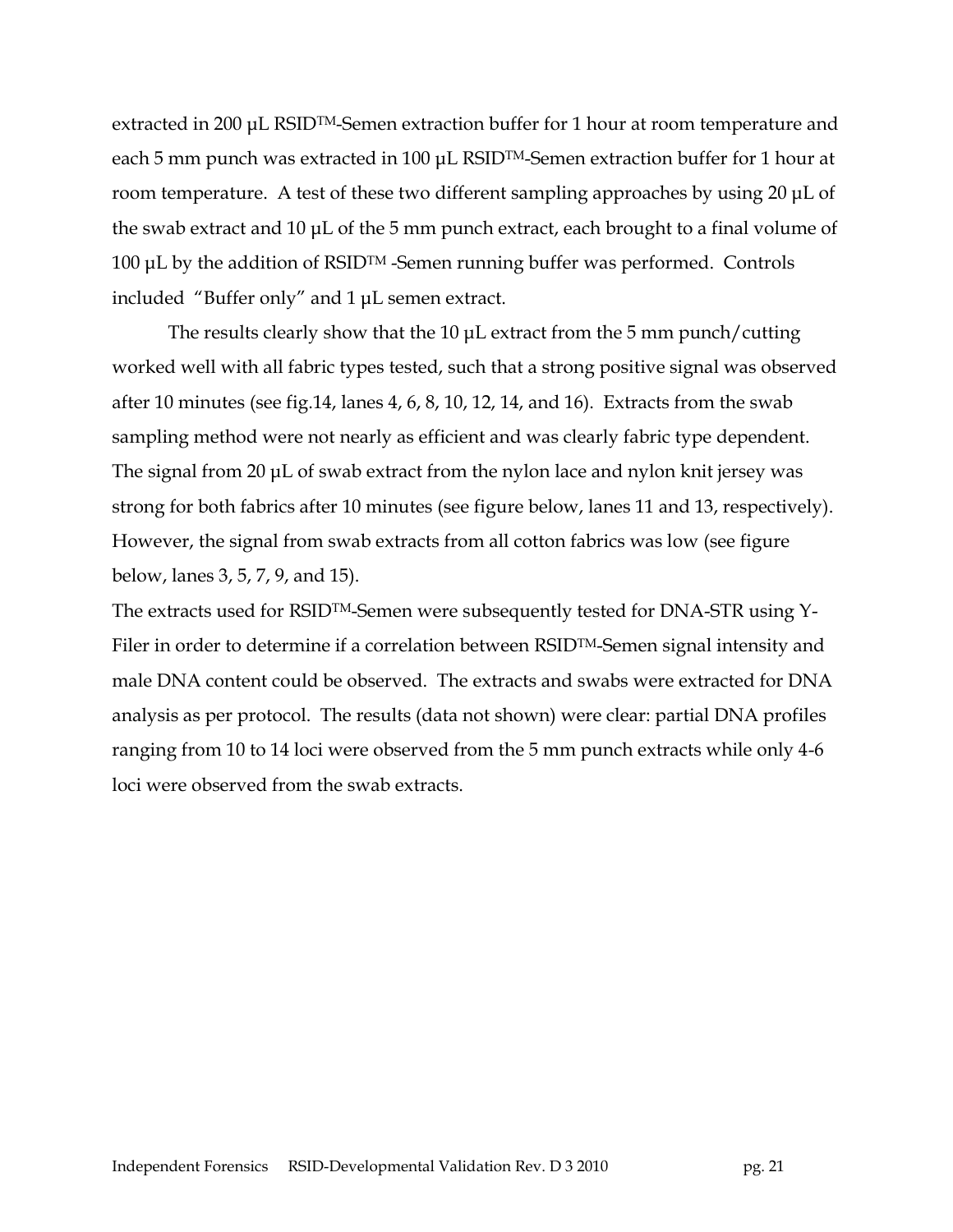

Fig. 14 Legend: Fabric types tested include: cotton chambray (set #1, lanes 3 & 4), flannel cotton sheet (set #2, lanes 5 & 6), cotton twill (set #3, lanes 7 & 8), denim (Levi's) (set #4, lanes 9 & 10), nylon lace (set#5, lanes 11 & 12), nylon knit jersey (set #6, lanes 13 & 14) and cotton sheet (set #7, lanes 15 & 16).

Each experimental pair demonstrates RSID™-Semen strip intensity after testing either a cutting from the stained fabric (lanes 4, 6, 8, 10, 12, 14 and 16) or a swab used to absorb the stain (lanes 3, 5, 7, 9, 11, 13 and 15).

Conclusions: The results clearly indicate that the efficiency of semen detection is much greater using  $10 \mu L$  of a  $100 \mu L$  total volume extract derived from a small cutting, that from attempting to swab-absorb the stain on a swab that is then extracted. We interpret this finding as a confirmation of the general observation that primary evidence is superior to secondary items. We can further strongly suggest that stains on non-porous surfaces can be sensitively and specifically sampled using a swab-absorb technique, but that stains on porous or absorptive material should be tested using cuttings or punches. Here we have standardized the cutting surface area using a 5 mm punch. The results obtained with RSID™-Semen were consistent with DNA extraction and Y-STR analysis, further pointing out the usefulness of the technique.

*Note: We have calculated the approximate sizes of 50* μL *drops of semen on the tested fabrics and then determined the percentage of the stain sampled using a 5 mm punch to obtain a cutting. The size of the stain varied, as expected and the standard cutting was approximately 9.5% of the total stain area (range 3.2% to 20%, median 7.7%).*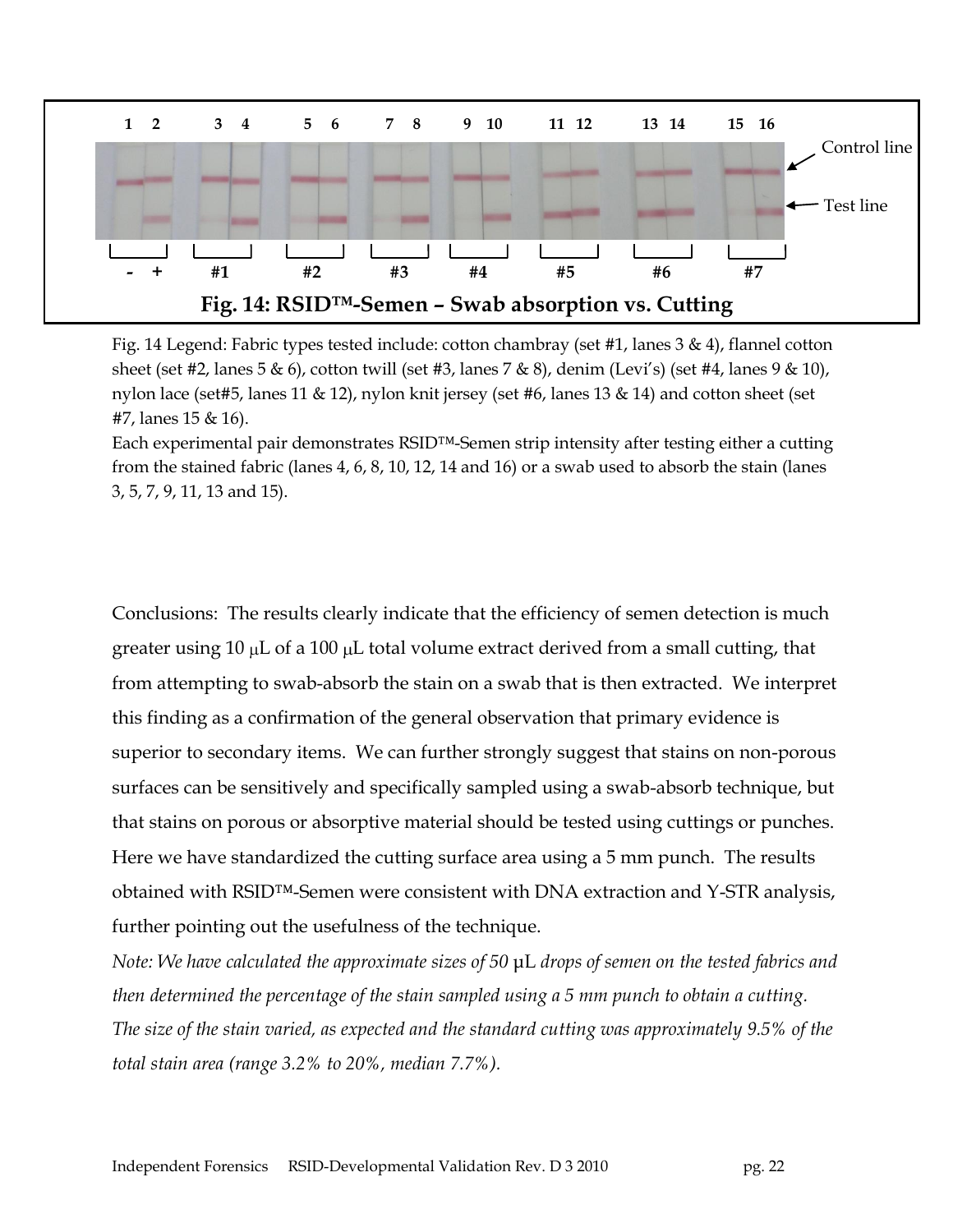### **Test of RSIDTM-Semen Cross Reaction with human breast milk**

Objective: To determine whether RSIDTM-Semen cross reacts with extracts from human breast milk.

Methods: Breast milk, collected in a manner that was careful to avoid saliva contamination (breast was washed prior to collection with a freshly cleaned breast pump), was received from the Serological Research Institute. The liquid sample, 50 μL of breast milk, was pipetted onto a cotton swab that was subsequently air-dried and extracted in 1 mL of RSID<sup>TM</sup>-Semen extraction buffer. This extract, 20 μL of breast milk extract, was analyzed with RSID<sup>TM</sup>-Semen. Also, mixtures of extracts from body fluids (saliva, SA; blood, BL; urine, UR; and breast milk, BM; with and without semen, SE) were analyzed to test for cross-reactivity and interference. As a control,  $5 \mu L$  from an authentic semen extract (50 μL of semen pipetted on to a cotton swab which was airdried and extracted in 1 mL of RSIDTM-Semen extraction buffer) and negative control (clean unused cotton swab extracted in 1 mL of RSIDTM-Semen extraction buffer) extracts were analyzed for comparison.

The 20 μL of breast milk extract was negative after 10 minutes (see figure below, lane 3). Furthermore, the signal from the mixture of 20 μL each saliva, blood, urine, breast milk extract and 5 μL semen extract was positive (see figure below, lane 5), showing no interference of semen detection in the presence of the other body fluids. The mixture of the body fluids (20 μL each extract ) without semen extract was negative (see figure below, lane 4) and the positive and negative controls were positive and negative after 10 minutes, as expected (lanes 2 and 1, respectively).

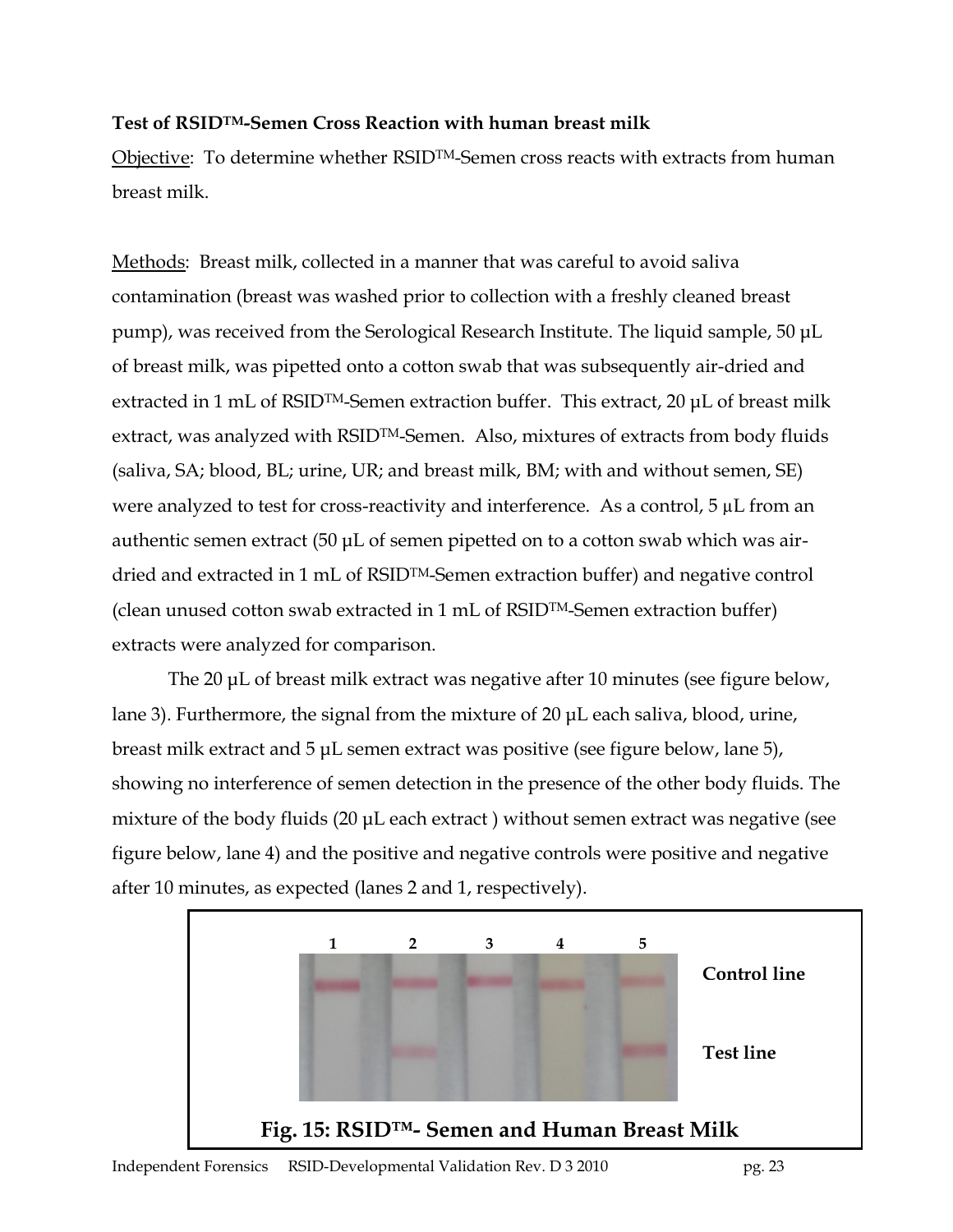Conclusion: RSIDTM -Semen does not cross-react with human breast milk, and the presence of breast milk does not interfere with RSIDTM -Semen detection of semen.

## **RSIDTM -Semen: effects of consumer contraceptives and vaginal lubricants on semen detection I.**

Objective: To determine whether commercially available consumer contraceptives (spermicidal gel and foam) and/or vaginal lubricant interfere with the ability of RSIDTM-Semen to detect the presence of semen from a fabric stain.

Methods: A prepared stain of semen was made with 100 μL of semen mixed with 100 μL of a vaginal lubricant (KY jelly) and two different vaginal contraceptives (VCF foam: 12.5% nonoxynol-9, and Ortho Options Conceptrol gel: 4.0% nonoxynol-9) individually. Then, 100 μL of the mixture was pipetted onto a cotton sheet, allowed to air dry, and stored for future use. As a control, 50 μL of semen was pipetted onto a different section of the same cotton sheet, this stain was analyzed side-by-side as an extraction control. Cuttings, 5 mm in diameter made with a stainless steel punch, were extracted in 100 μL of RSIDTM-Semen extraction buffer. An additional positive control made from 50 μL of semen pipetted on to a cotton swab, air-dried and extracted in 1 mL of RSIDTM-Semen extraction buffer was also used with an extraction control made from an unused swab extracted in 1 mL of RSIDTM-Semen extraction buffer. A standard volume, 10 μL of each extract, was added to RSIDTM -Semen running buffer to a final volume of 100 μL analyzed with RSIDTM -Semen.

Semen was detected in all samples tested, even in the presence of KY jelly, VCF foam, and Ortho Options Conceptrol (see fig. 16, lanes 3 , 4, and 5). These data clearly show that commercial personal lubricants and contraceptive spermicides do not interfere with RSIDTM -Semen detection as no reduction in signal intensity was observed.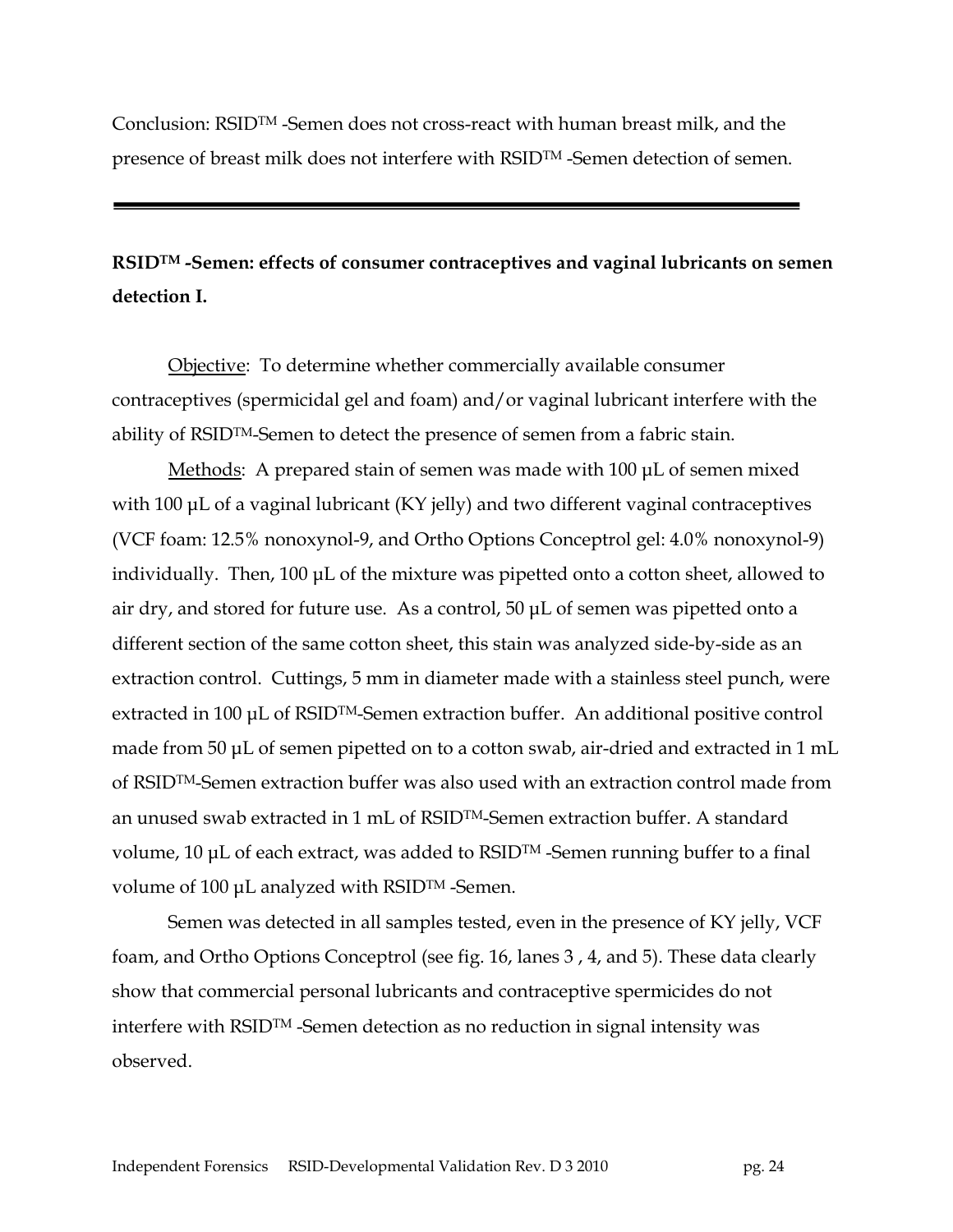

#### **RSIDTM -Semen: Test of Contraceptives and lubricants II.**

Objective: To determine whether contraceptives (condoms, spermicides) and/or vaginal lubricant interfere with the ability of RSIDTM -Semen to detect the presence of semen.

Methods: 1 mL of semen was pipetted into three different Trojan condoms (no lubricant, non-spermicidal lubricant, and spermicidal lubricant: 7% nonoxynol-9) and allowed to air dry overnight. On the next day the semen was sponged with a dry cotton swab which was subsequently air dried and extracted in 300 μL RSIDTM –Semen extraction buffer.

An additional experiment using 100 μL of semen individually mixed with 100 μL of a vaginal lubricant (KY jelly) and two different vaginal contraceptives (VCF foam: 12.5% nonoxynol-9, and Ortho Options Conceptrol gel: 4.0% nonoxynol-9). The mixtures, 100 μL, was pipetted onto a cotton swab that allowed to air dry overnight and extracted subsequently extracted in 300 μL RSIDTM –Semen extraction buffer. The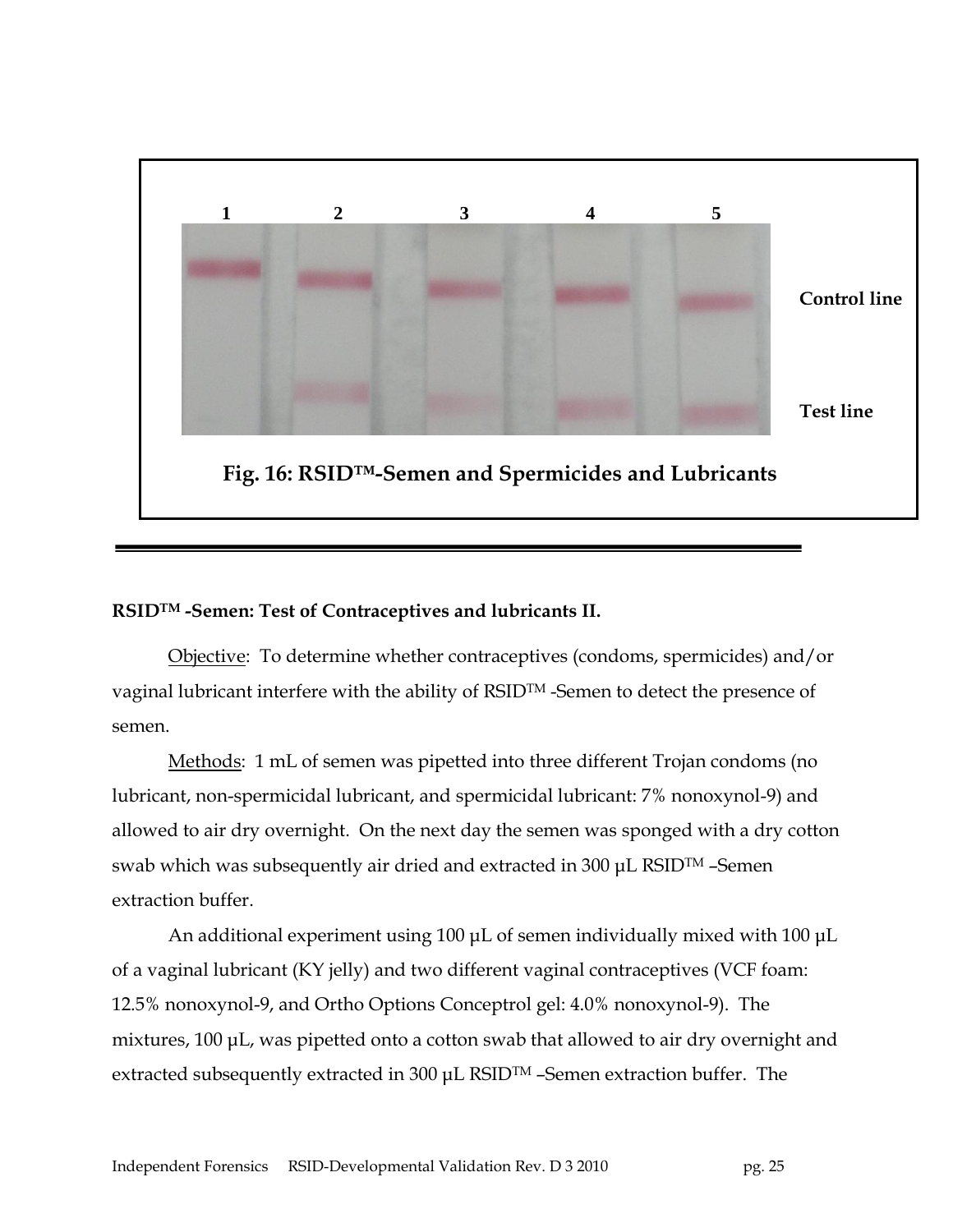remaining 100 μL was pipetted onto a cotton sheet, allowed to air dry, and stored for future use. Positive controls were made with 50 μL of semen pipetted onto a cotton swab, extracted in 300 μL RSIDTM –Semen extraction buffer to exactly match the experimental samples. Positive (50 μL of semen extracted in 1 mL RSIDTM –Semen extraction buffer) and negative (sham, clean cotton swab extracted in 1 mL RSID $TM -$ Semen extraction buffer) controls were included for comparison. A standard volume, 20  $\mu$ L, of each extract was added to RSID<sup>TM</sup> -Semen running buffer to a final volume of 100 μL and analyzed with RSIDTM -Semen.

Semen was detected in all samples except negative controls, and no reduction in sensitivity or interference was observed. The data clearly demonstrate that vaginal lubricant and spermicides do not interfere with semen detection using RSID™-Semen. The low signal intensity seen in some samples (fig. 17, strips and lanes 6-10) are the result of high dose hook effect (see fig. 18 and experiment below).

|       |                                             |  |  |  | <b>Control line</b> |  |  |
|-------|---------------------------------------------|--|--|--|---------------------|--|--|
|       |                                             |  |  |  | <b>Test line</b>    |  |  |
| Strip | <b>Figure Legend</b>                        |  |  |  |                     |  |  |
| 1     | sham                                        |  |  |  |                     |  |  |
| 2     | positive                                    |  |  |  |                     |  |  |
| 3     | $KY + semen$                                |  |  |  |                     |  |  |
| 4     | VCF + semen                                 |  |  |  |                     |  |  |
| 5     | Conceptrol + semen                          |  |  |  |                     |  |  |
| 6     | Semen alone                                 |  |  |  |                     |  |  |
| 7     | Semen alone                                 |  |  |  |                     |  |  |
| 8     | Semen from no lubricant condom              |  |  |  |                     |  |  |
| 9     | Semen from non-spermicidal lubricant condom |  |  |  |                     |  |  |
| 10    | Semen from spermicidal lubricant condom     |  |  |  |                     |  |  |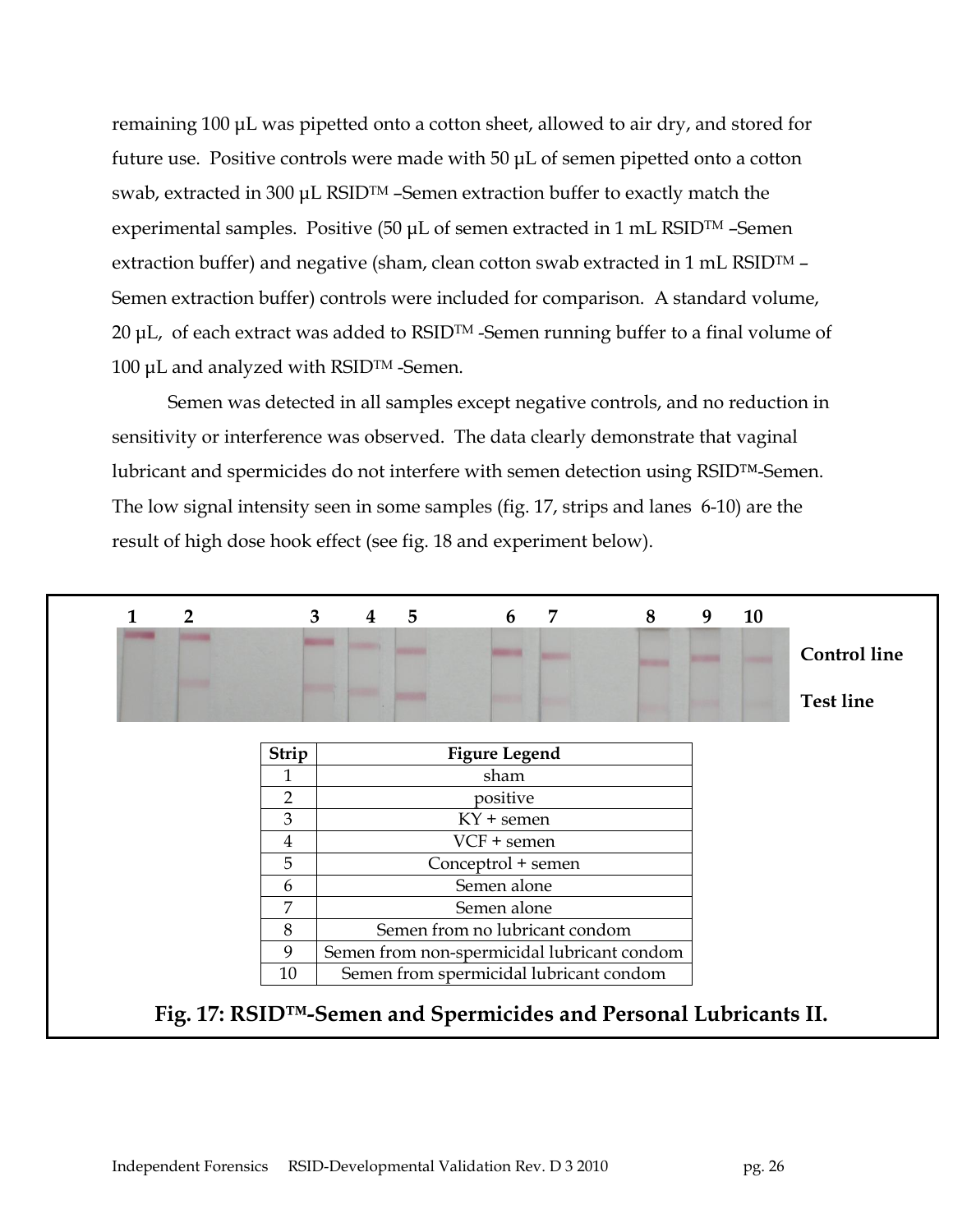# **RSIDTM -Semen: Test of Contraceptives and lubricants. High Dose Hook Effect demonstration.**

Results from the analysis of semen mixed with spermicides and lubricants demonstrated that RSID™-Semen is not inhibited by these compounds. The data clearly showed positive identification of semen from these mixtures. The test lines were weaker than expected and a high dose hook effect was suspected. Extracts were therefore re-tested on new RSID™-Semen strips after a 1: 20 dilution. In practice, 1 μL of extract was tested instead of the 20 μL initially used above; strips 6 through 10 were demonstrate the effect of dilution as a stronger signal was observed using 5% of the original aliquot (1 μL vs. 20 μL ).



The data clearly show that semen was detected in all samples where semen was initially added and no loss of sensitivity or specificity was observed. Strips (and lanes) 8, 9 and 10 gave clear positive results suggesting that the weak signals seen in fig. 17 were due to high dose hook effect and not interference by the lubricants/spermicides in the condoms.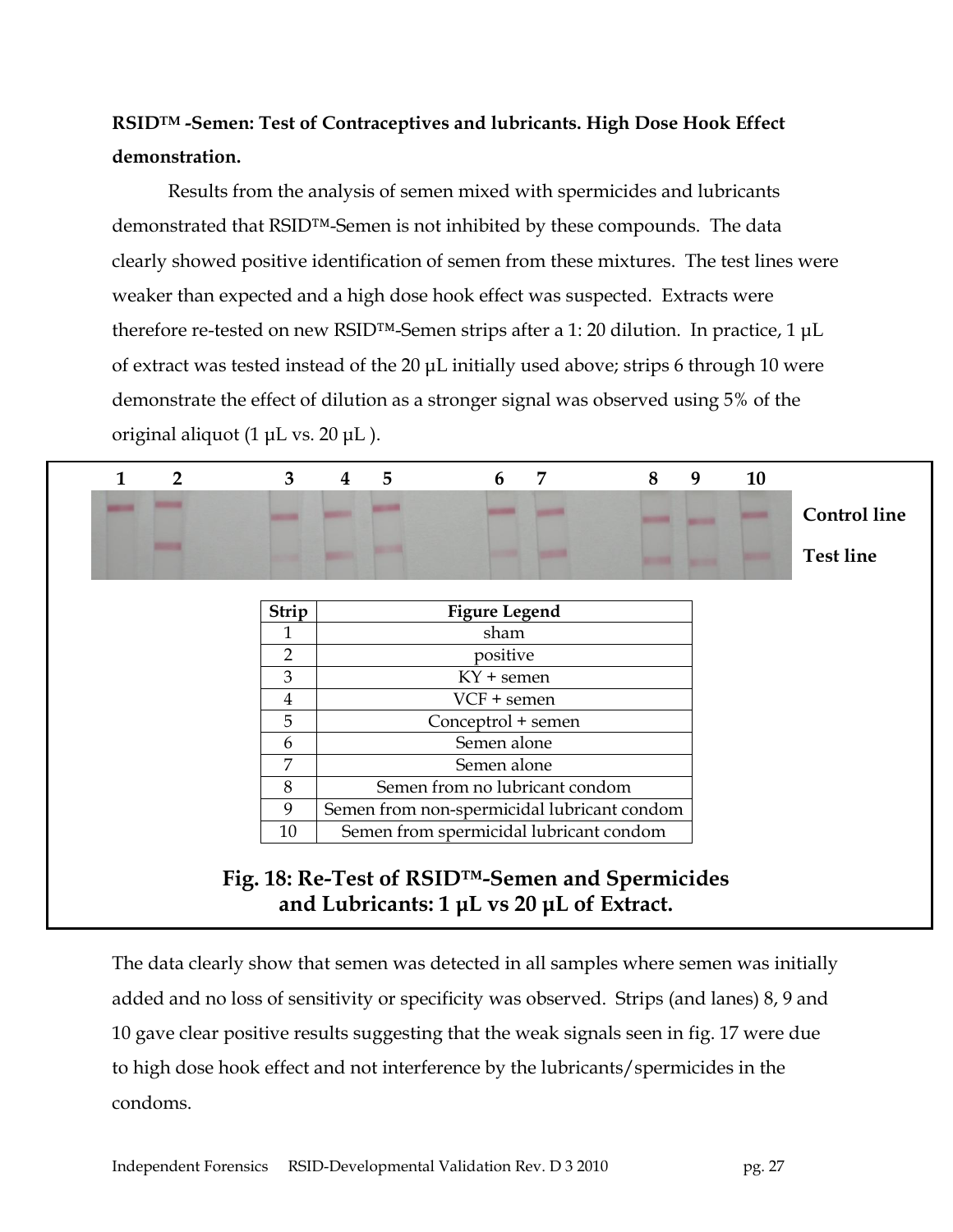#### **Semen Detection from Prophylactics using RSID™-Semen.**

Objective: To determine whether prophylactics (condoms) interfere with the ability of RSIDTM -Semen to detect semen.

Methods: Samples were prepared by adding 50 μL of semen into three different Trojan condoms (no lubricant, non-spermicidal lubricant, and spermicidal lubricant: 7% nonoxynol-9) and allowed to air dry overnight. On the next day the semen stains were sponged with a water moistened cotton swab which was subsequently air dried and extracted in 300 μL of RSIDTM –Semen extraction buffer. Positive controls, 50 μL of semen pipetted onto a cotton swab and extracted in 300 μL of RSIDTM –Semen extraction buffer were designed to match the experimental samples. Also, positive (50 μL of semen extracted in 1 mL of RSIDTM –Semen extraction buffer) and negative (clean cotton swab extracted in 1 mL of RSIDTM –Semen extraction buffer) controls were included for comparison. A standard volume of each extract, 20 μL was added to RSIDTM -Semen running buffer to a final volume of 100 μL and analyzed with RSIDTM - Semen.

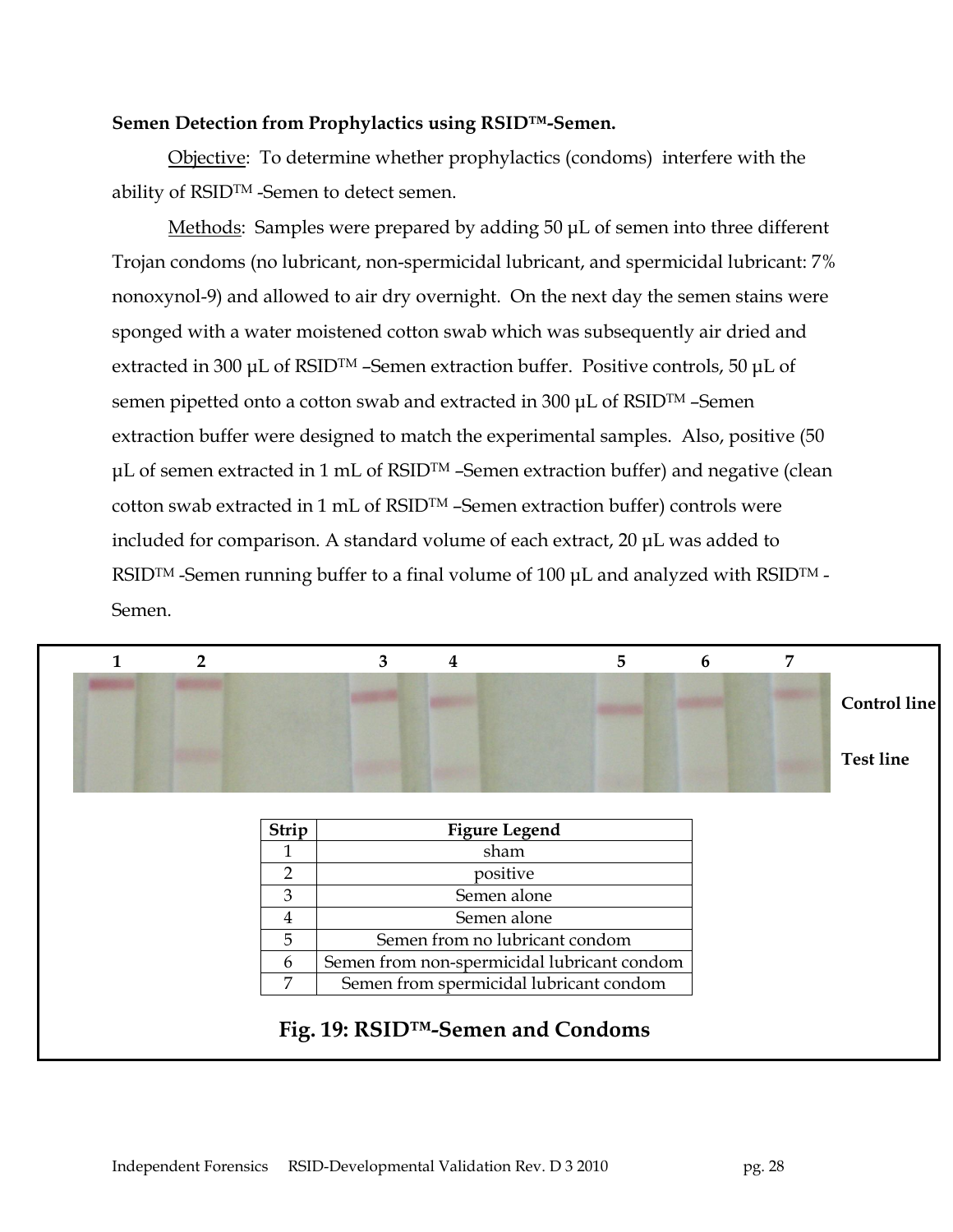Results: Semen was detected in all samples where appropriate semen and no change in specificity or sensitivity was observed. Sample 3, 4, 5, 6 and 7 were scored as faint positives; the putative high dose hook effect was tested, see fig. 20, below.

#### **Semen Detection from Prophylactics using RSID™-Semen, continued.**

Objective: To determine whether prophylactics interfere with the ability of RSID<sup>TM</sup> -Semen to detect the presence of semen. Test of observed faint positives.

Methods: Identical as above, however only 1 µL of extract was analyzed with RSIDTM -Semen.



Results: Semen was detected in all appropriate samples with no reduction in sensitivity or change in specificity. The weak signal observed was due to high dose hook effect. **Conclusion**: **RSIDTM -Semen is not affected by spermicides, prophylactics or lubricants. Users should be aware that high dose hook effect can give weak bands could produce false negative result. Weak or negative results should be retested at 1:20 dilution to avoid false negatives.**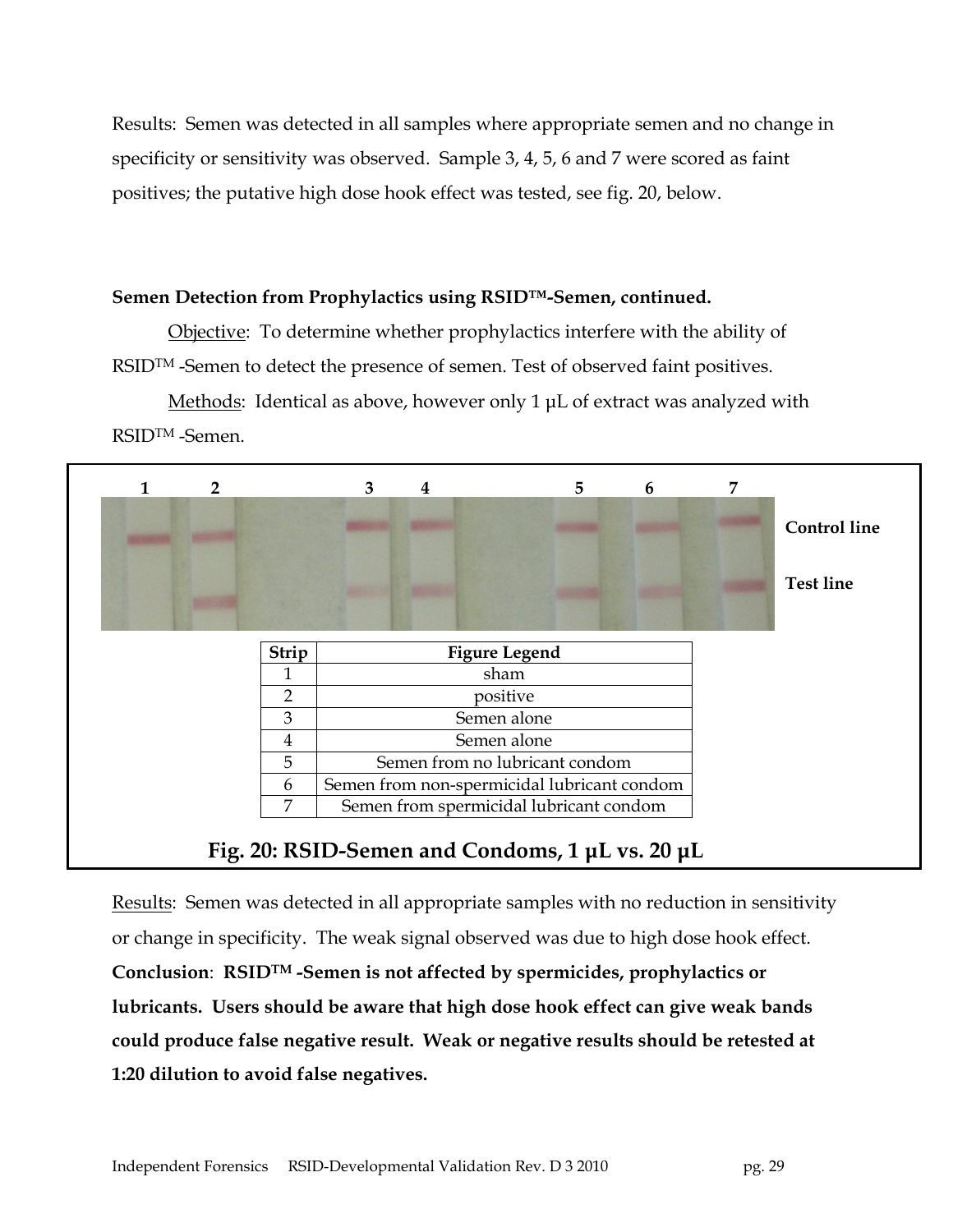#### A**nimal Semen Cross Reactivity Test**

Objective: To test the species specificity of RSID<sup>TM</sup> -Semen.

Methods: Air dried cotton swabs containing 50 μL of semen from the indicated species were extracted in 1.0 mL of RSID<sup>TM</sup> -Semen extraction buffer. Standard volumes, 20 μL and 1 μL (to address potential high dose hook effects) of the extract were used in a final volume of 100 μL of RSID<sup>TM</sup>-Running buffer and applied to RSID<sup>TM</sup>-Semen strip tests. Species tested: goat (fig. 21, strip 3), sheep (fig. 21, strip 4), pig (fig. 21, strip 5), bull (fig. 21, strips 6), dog (fig. 21, strip 7), horse (fig. 21, strip 8), mouse (fig. 21, strip9), and cat (fig. 21, strip 10). As an additional control human semen was mixed with a commercial 'extender' used to store purchased animal sperm to insure that no interference of this compound would confuse the observed results. Human semen was mixed with extender (50  $\mu$ L human semen + 50  $\mu$ L extender applied to a cotton swab which was air dried and extracted with 1 mL of RSID<sup>TM</sup> -Semen extraction buffer) and tested (fig. 21, strip 11). Positive (50 μL of semen extracted in 1 mL of RSIDTM –Semen extraction buffer) and negative (clean cotton swab extracted in 1 mL of RSIDTM –Semen extraction buffer) controls were included for comparison.

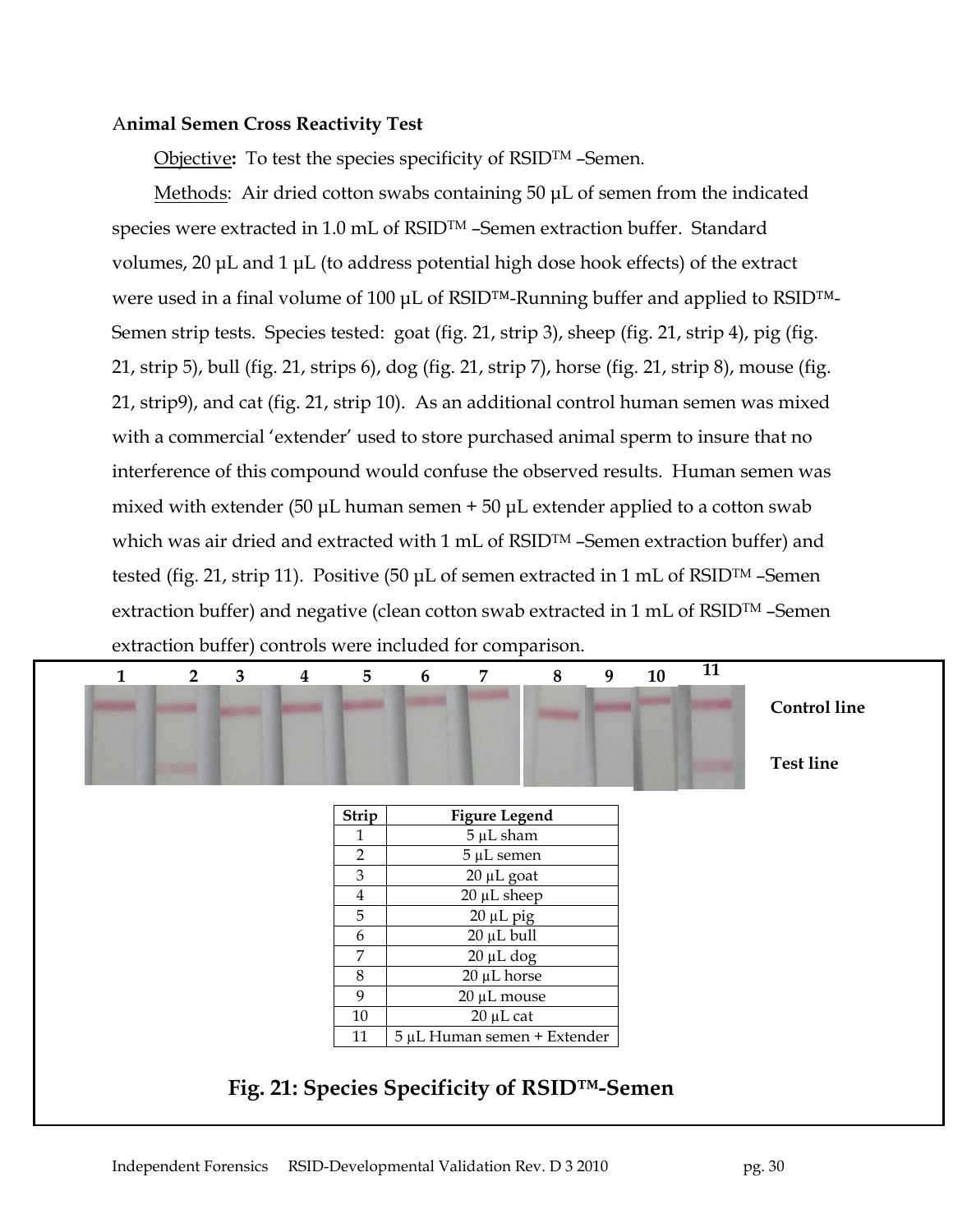Results: No cross reaction was present at the test line of **any** of the strips run with animal semen extracts. In addition, semen extender, often included in commercial sources of semen does not interfere (fig. 21, strip 11) with RSIDTM -Semen detection.

**Conclusion: RSIDTM -Semen is specific for human semen. Note: all tests were retested at 1:20 dilution to insure that no high dose hook effect false negative results were recorded. All retests also showed no cross-reaction with RSIDTM -Semen (data not shown).** 

#### **RSIDTM –Semen & RSIDTM -Saliva: Vaginal swab analysis.**

Objective: To address the issue of possible cross-reaction of RSID<sup>TM</sup>-Saliva with vaginal fluid, to test additional samples with RSIDTM -Semen, and to demonstrate a dual use of RSID™ for analysis of sexual assault evidence.

Methods: Extracts were made from vaginal swabs whose sample history was well documented. Samples from both penile and oral contact were analyzed. Swabs were extracted with 300 μL of RSIDTM-Saliva extraction buffer and 20 μL of this extract was analyzed with RSIDTM -Saliva. Two volumes of extract, 20 μL and 1 μL were analyzed with RSIDTM -Semen in order to ensure that no false negatives were observed due to high dose hook effect. All strips were brought to a final volume of 100 μL with running buffer.

Results: RSID<sup>TM</sup> -Saliva and RSID<sup>TM</sup> -Semen strips exhibited expected results that were completely congruent with the known contact history of the swabs. No cross decrease in specificity or sensitivity from these types of samples were noted. Saliva and semen detection were consistent with the details of the contact history.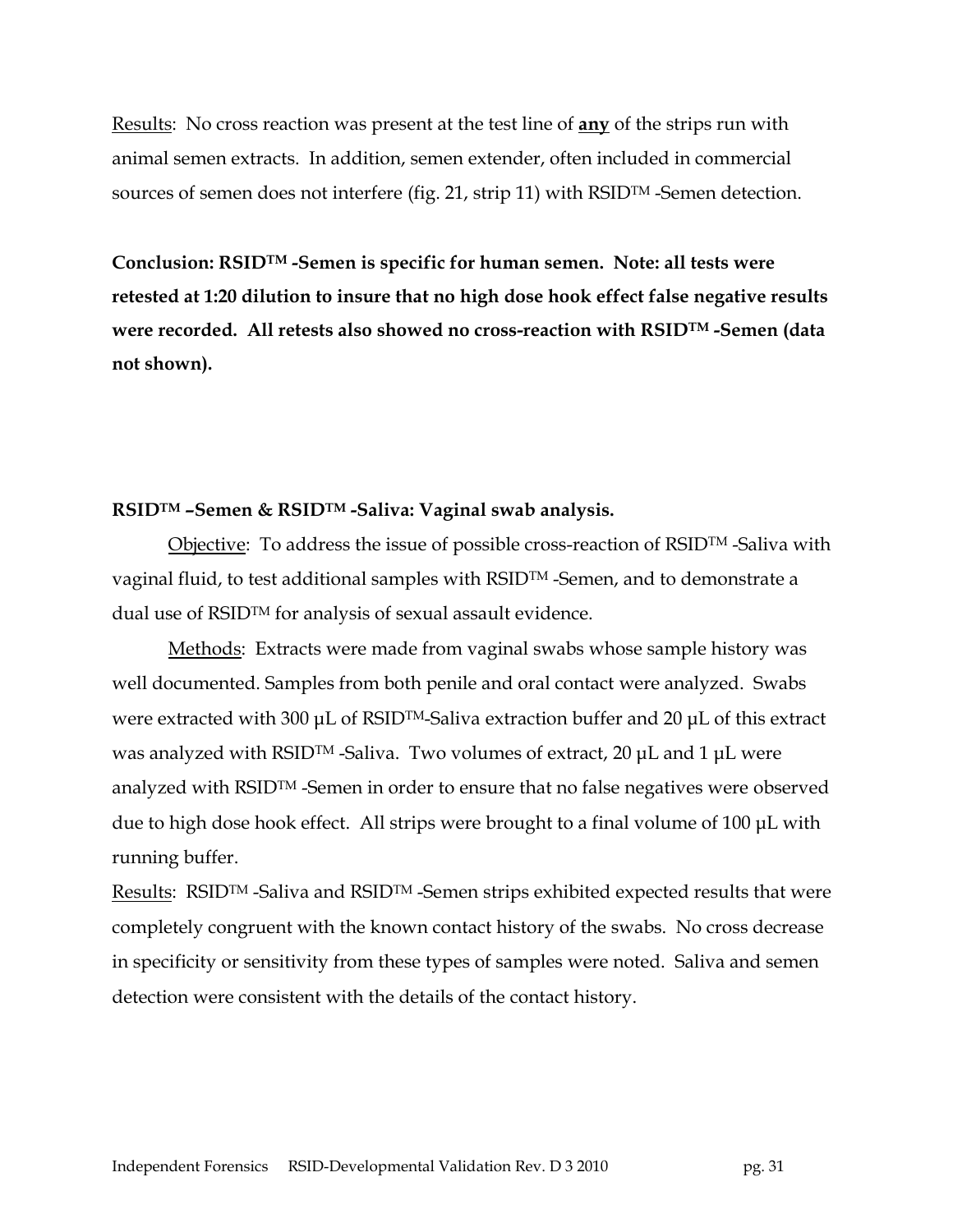| $\mathbf{1}$ | $\overline{2}$ | 3 | $\bf{4}$       | 5<br>6 | 7                  | 8 | 9                     | 10           |  | 11 12 | 13 |  | 14 15 | <b>Control</b> line |
|--------------|----------------|---|----------------|--------|--------------------|---|-----------------------|--------------|--|-------|----|--|-------|---------------------|
|              |                |   |                |        |                    |   |                       |              |  |       |    |  |       | <b>Test line</b>    |
|              |                |   | Strip          |        | Sample $(\mu L)$   |   | # of days post-coitus |              |  |       |    |  |       |                     |
|              |                |   | 1              |        | 20 sham            |   |                       | n/a          |  |       |    |  |       |                     |
|              |                |   | $\overline{2}$ |        | 5 saliva           |   |                       | n/a          |  |       |    |  |       |                     |
|              |                |   | 3              |        | 20 vaginal swab 1  |   |                       | 17           |  |       |    |  |       |                     |
|              |                |   | 4              |        | 20 vaginal swab 2  |   |                       | $\theta$     |  |       |    |  |       |                     |
|              |                |   | 5              |        | 20 vaginal swab 3  |   |                       | $\mathbf{1}$ |  |       |    |  |       |                     |
|              |                |   | 6              |        | 20 vaginal swab 4  |   |                       |              |  |       |    |  |       |                     |
|              |                |   | 7              |        | 20 vaginal swab 5  |   |                       | 6            |  |       |    |  |       |                     |
|              |                |   | 8              |        | 20 vaginal swab 6  |   |                       | 8            |  |       |    |  |       |                     |
|              |                |   | 9              |        | 20 vaginal swab 7  |   |                       | 10           |  |       |    |  |       |                     |
|              |                |   | 10             |        | 20 vaginal swab 8  |   |                       | 12           |  |       |    |  |       |                     |
|              |                |   | 11             |        | 20 vaginal swab 9  |   |                       | 14           |  |       |    |  |       |                     |
|              |                |   | 12             |        | 20 vaginal swab 10 |   |                       | 15           |  |       |    |  |       |                     |
|              |                |   | 13             |        | 20 vaginal swab 11 |   |                       | 16           |  |       |    |  |       |                     |
|              |                |   | 14             |        | 20 vaginal swab 12 |   |                       | $\mathbf{0}$ |  |       |    |  |       |                     |
|              |                |   | 15             |        | 20 vaginal swab 13 |   |                       | $\mathbf{1}$ |  |       |    |  |       |                     |

| 3<br>$\overline{2}$                                       | 5 <sup>1</sup><br>$\overline{4}$    | 6                  | 7                | 8 | 9 | 10 | 11               | 12                    | 13 | 14            | 15 |                     |
|-----------------------------------------------------------|-------------------------------------|--------------------|------------------|---|---|----|------------------|-----------------------|----|---------------|----|---------------------|
| <b>Britannia</b>                                          | <b>Monthly</b><br><b>STATISTICS</b> |                    |                  |   |   |    |                  |                       |    |               |    | <b>Control</b> line |
|                                                           |                                     |                    |                  |   |   |    |                  |                       |    | <b>STEERS</b> |    | <b>Test line</b>    |
|                                                           | Strip                               |                    | Sample $(\mu L)$ |   |   |    |                  | # of days post-coitus |    |               |    |                     |
|                                                           | 1                                   |                    | 20 sham          |   |   |    | n/a              |                       |    |               |    |                     |
|                                                           | 2                                   |                    | 5 semen          |   |   |    | n/a              |                       |    |               |    |                     |
|                                                           | 3                                   | 20 vaginal swab 1  |                  |   |   |    | 17               |                       |    |               |    |                     |
|                                                           | $\overline{4}$                      | 20 vaginal swab 2  |                  |   |   |    | $\boldsymbol{0}$ |                       |    |               |    |                     |
|                                                           | 5                                   | 20 vaginal swab 3  |                  |   |   |    | 1                |                       |    |               |    |                     |
|                                                           | 6                                   | 20 vaginal swab 4  |                  |   |   |    | $\overline{2}$   |                       |    |               |    |                     |
|                                                           | 7                                   | 20 vaginal swab 5  |                  |   |   |    | 6                |                       |    |               |    |                     |
|                                                           | 8                                   | 20 vaginal swab 6  |                  |   |   |    | 8                |                       |    |               |    |                     |
|                                                           | 9                                   | 20 vaginal swab 7  |                  |   |   |    | 10               |                       |    |               |    |                     |
|                                                           | 10                                  | 20 vaginal swab 8  |                  |   |   |    | 12               |                       |    |               |    |                     |
|                                                           | 11                                  | 20 vaginal swab 9  |                  |   |   |    | 14               |                       |    |               |    |                     |
|                                                           | 12                                  | 20 vaginal swab 10 |                  |   |   |    | 15               |                       |    |               |    |                     |
|                                                           | 13                                  | 20 vaginal swab 11 |                  |   |   |    | 16               |                       |    |               |    |                     |
|                                                           | 14                                  | 20 vaginal swab 12 |                  |   |   |    | $\theta$         |                       |    |               |    |                     |
|                                                           | 15                                  | 20 vaginal swab 13 |                  |   |   |    | 1                |                       |    |               |    |                     |
| Fig. 21B: RSID™ -Semen Results - Testing of Vaginal Swabs |                                     |                    |                  |   |   |    |                  |                       |    |               |    |                     |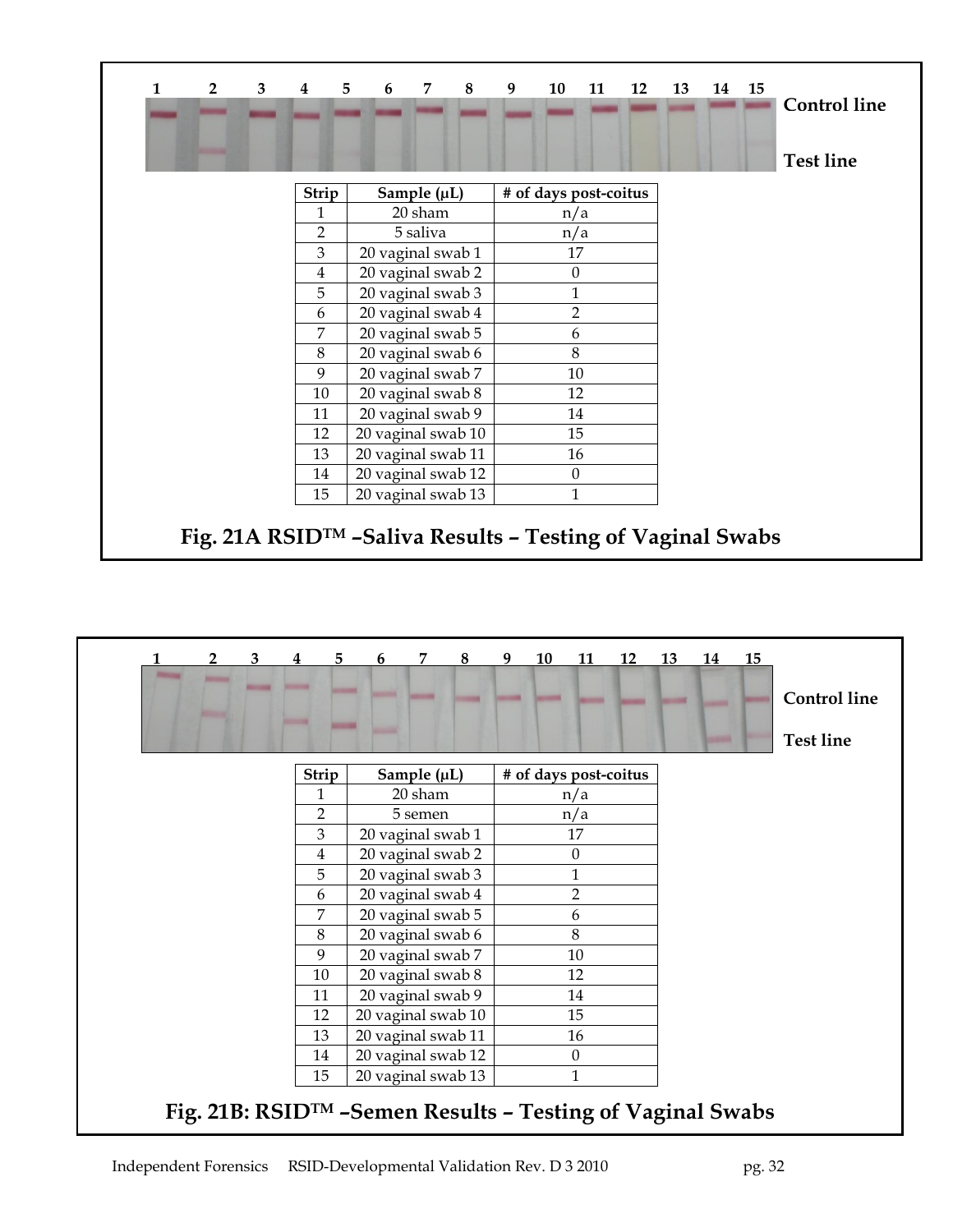# **Possible High Dose Hook effect was examined by performing a 1:20 dilution and retesting on RSIDTM -Semen**

| 1 | $\overline{2}$ | 3               | $\overline{4}$ | 5                                                                                       | 6 | 7       | 8                  | 9 | 10 | 11                    | $\mathbf{1}$ | 13 | 14 | 15 |                                         |
|---|----------------|-----------------|----------------|-----------------------------------------------------------------------------------------|---|---------|--------------------|---|----|-----------------------|--------------|----|----|----|-----------------------------------------|
|   |                | <b>ANTIQUES</b> |                |                                                                                         |   |         | <b>CONTRACTOR</b>  |   |    |                       |              |    |    |    | <b>Control</b> line<br><b>Test line</b> |
|   |                |                 |                |                                                                                         |   |         |                    |   |    |                       |              |    |    |    |                                         |
|   |                |                 |                | Strip                                                                                   |   |         | Sample (µL)        |   |    | # of days post-coitus |              |    |    |    |                                         |
|   |                |                 |                | 1                                                                                       |   | 20 sham |                    |   |    | n/a                   |              |    |    |    |                                         |
|   |                |                 |                | $\overline{2}$                                                                          |   | 5 semen |                    |   |    | n/a                   |              |    |    |    |                                         |
|   |                |                 |                | 3                                                                                       |   |         | 20 vaginal swab 1  |   |    | 17                    |              |    |    |    |                                         |
|   |                |                 |                | 4                                                                                       |   |         | 20 vaginal swab 2  |   |    | $\theta$              |              |    |    |    |                                         |
|   |                |                 |                | 5                                                                                       |   |         | 20 vaginal swab 3  |   |    | 1                     |              |    |    |    |                                         |
|   |                |                 |                | 6                                                                                       |   |         | 20 vaginal swab 4  |   |    | $\overline{2}$        |              |    |    |    |                                         |
|   |                |                 |                | 7                                                                                       |   |         | 20 vaginal swab 5  |   |    | 6                     |              |    |    |    |                                         |
|   |                |                 |                | 8                                                                                       |   |         | 20 vaginal swab 6  |   |    | 8                     |              |    |    |    |                                         |
|   |                |                 |                | 9                                                                                       |   |         | 20 vaginal swab 7  |   |    | 10                    |              |    |    |    |                                         |
|   |                |                 |                | 10                                                                                      |   |         | 20 vaginal swab 8  |   |    | 12                    |              |    |    |    |                                         |
|   |                |                 |                | 11                                                                                      |   |         | 20 vaginal swab 9  |   |    | 14                    |              |    |    |    |                                         |
|   |                |                 |                | 12                                                                                      |   |         | 20 vaginal swab 10 |   |    | 15                    |              |    |    |    |                                         |
|   |                |                 |                | 13                                                                                      |   |         | 20 vaginal swab 11 |   |    | 16                    |              |    |    |    |                                         |
|   |                |                 |                | 14                                                                                      |   |         | 20 vaginal swab 12 |   |    | $\boldsymbol{0}$      |              |    |    |    |                                         |
|   |                |                 |                | 15                                                                                      |   |         | 20 vaginal swab 13 |   |    | 1                     |              |    |    |    |                                         |
|   |                |                 |                | Fig. 21C: Retesting of Vaginal Swabs on RSID-Semen -<br>Possible high dose hook effect. |   |         |                    |   |    |                       |              |    |    |    |                                         |

**Conclusion: RSIDTM -Saliva shows no cross-reaction with vaginal extracts and is specific for saliva. RSIDTM -Semen show no interference with vaginal extracts and is specific for seminal fluid.**